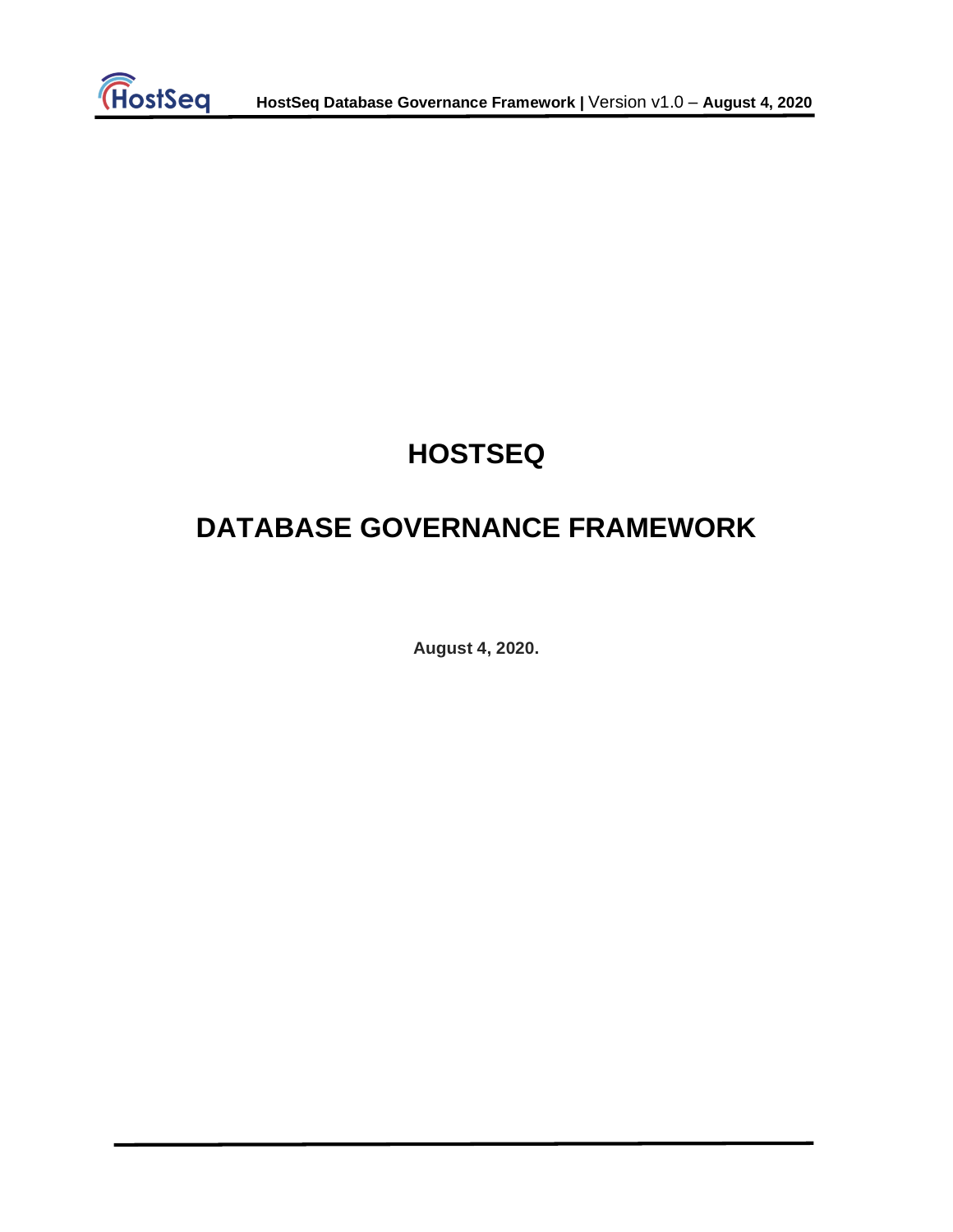

# TABLE OF CONTENTS

| 1.                                                                                  |                                                                                      |  |  |  |
|-------------------------------------------------------------------------------------|--------------------------------------------------------------------------------------|--|--|--|
|                                                                                     | 1.1.                                                                                 |  |  |  |
|                                                                                     | 1.2.                                                                                 |  |  |  |
| 2.                                                                                  |                                                                                      |  |  |  |
|                                                                                     | 2.1.                                                                                 |  |  |  |
|                                                                                     | 2.2.                                                                                 |  |  |  |
|                                                                                     | 2.3.                                                                                 |  |  |  |
|                                                                                     | 2.4.                                                                                 |  |  |  |
|                                                                                     | 2.5.                                                                                 |  |  |  |
|                                                                                     | 2.6.                                                                                 |  |  |  |
| 3.                                                                                  |                                                                                      |  |  |  |
|                                                                                     | 3.1                                                                                  |  |  |  |
| 4.                                                                                  |                                                                                      |  |  |  |
|                                                                                     | 4.1.                                                                                 |  |  |  |
| 5.                                                                                  |                                                                                      |  |  |  |
|                                                                                     |                                                                                      |  |  |  |
|                                                                                     | 5.2.                                                                                 |  |  |  |
|                                                                                     |                                                                                      |  |  |  |
|                                                                                     |                                                                                      |  |  |  |
|                                                                                     |                                                                                      |  |  |  |
|                                                                                     |                                                                                      |  |  |  |
| 6.                                                                                  |                                                                                      |  |  |  |
| $\mathbf{7}_{-}$                                                                    |                                                                                      |  |  |  |
|                                                                                     | 7.1.                                                                                 |  |  |  |
|                                                                                     | 7.2.                                                                                 |  |  |  |
|                                                                                     | 7.3.                                                                                 |  |  |  |
| 8.                                                                                  |                                                                                      |  |  |  |
| 9.                                                                                  |                                                                                      |  |  |  |
|                                                                                     |                                                                                      |  |  |  |
|                                                                                     |                                                                                      |  |  |  |
|                                                                                     |                                                                                      |  |  |  |
|                                                                                     |                                                                                      |  |  |  |
|                                                                                     | Appendix A: Core Research Consent Elements for prospective collection of datasets 19 |  |  |  |
| Appendix B: Example of consent clauses for the prospective Core Consent Elements 21 |                                                                                      |  |  |  |
| Appendix C: Assessment of consent elements for inclusion of datasets from           |                                                                                      |  |  |  |
|                                                                                     |                                                                                      |  |  |  |
|                                                                                     | Appendix D: Data Access Compliance Office (DACO) Terms of Reference 25               |  |  |  |
|                                                                                     |                                                                                      |  |  |  |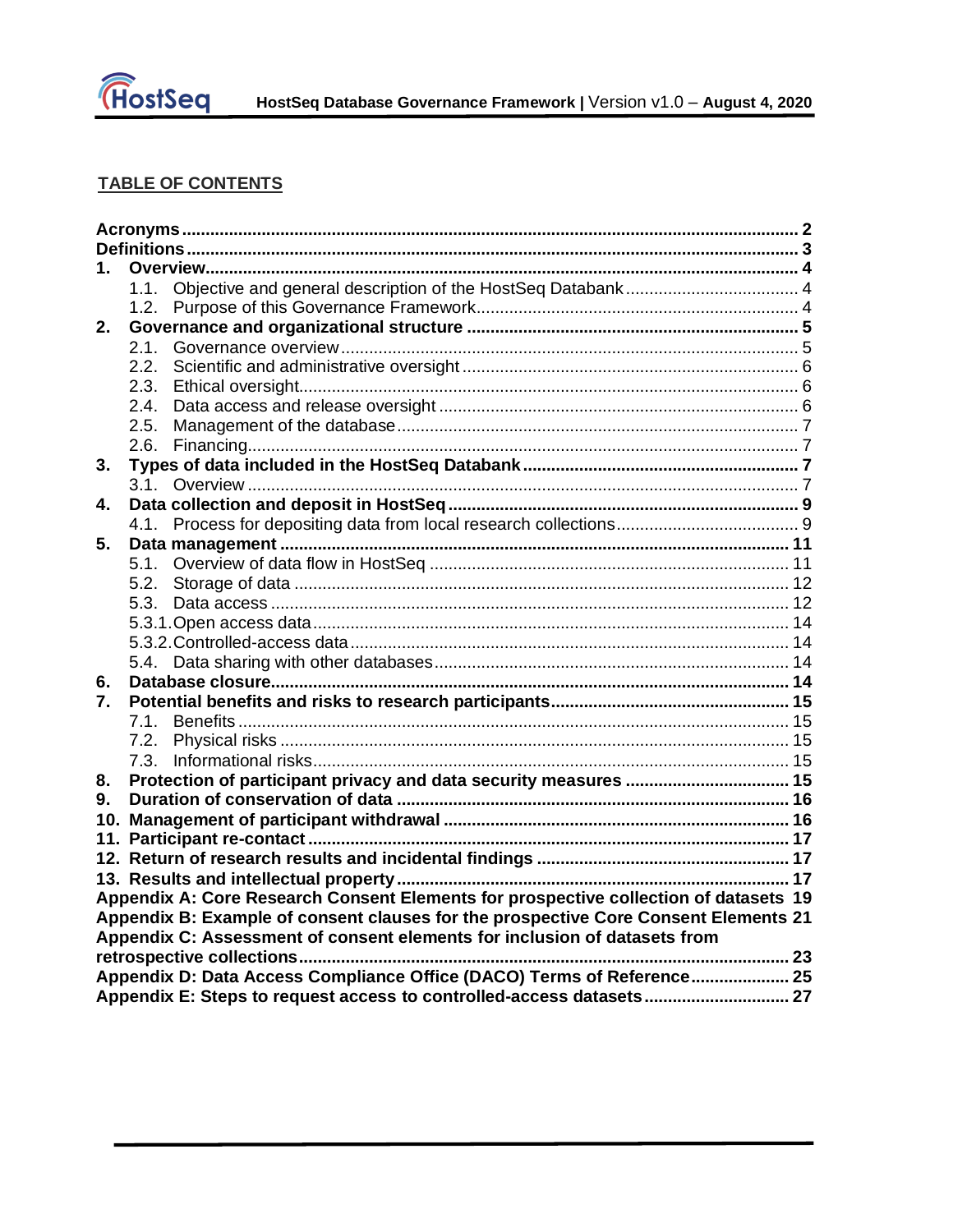

# <span id="page-2-0"></span>**Acronyms**

**COVID-19**: Coronavirus disease 2019 **DACO:** Data Access Compliance Office **REB:** Research Ethics Board **TCAG**: The Centre for Applied Genomics, the Hospital for Sick Children Toronto **TCPS:** Tri-Council Policy Statement **WGS:** Whole genome sequencing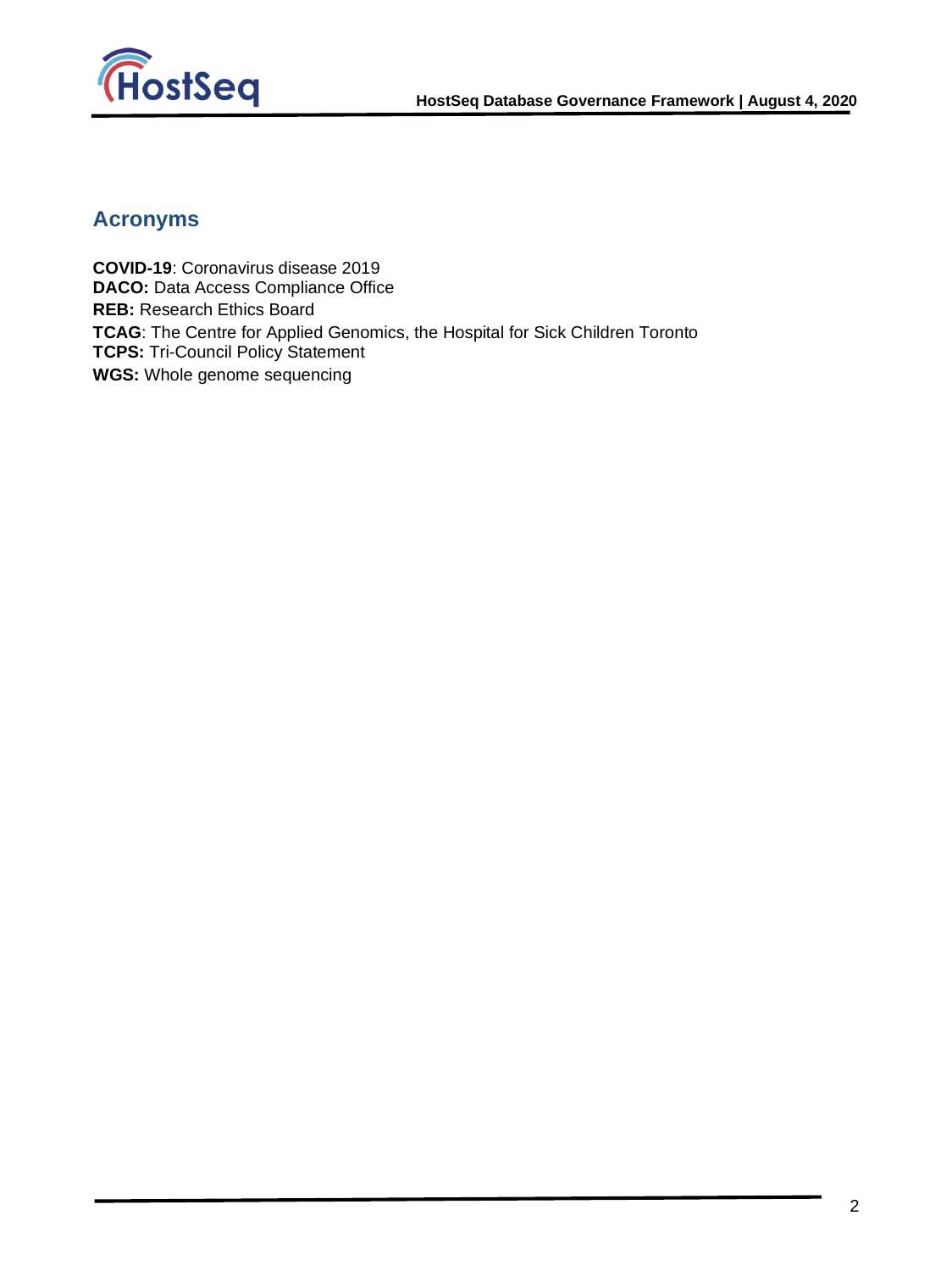

# <span id="page-3-0"></span>**Definitions**

**Access:** To retrieve, copy or process a digital, conceptual or physical asset (including a dataset), in whole or in part.

**Approved Third-Party Researcher:** A researcher who is not affiliated with HostSeq, CGEn or a Contributing Collection (i.e. is not listed as part of study team members) and has been approved by the HostSeq Data Access Committee to access HostSeq datasets.

**Biological samples:** DNA or blood samples

**Collection-affiliated Researcher:** A researcher who is directly affiliated with a collection from which data has been contributed/deposited to HostSeq ("Contributing Collection"). Such researcher is part of the collection's research team (principal investigator, co-investigator or authorized research team member).

**Contributing Collection:** Means a group of one or more individuals ("Participants") whose Biological Samples and data and/or samples have been collected as part of a research project at a participating Canadian institution or other Canadian research infrastructure and will be transmitted to a CGEn site for sequencing and deposit in the HostSeq databank.

**Prospective Collection:** A potential Contributing Collection that is being collected and consented specifically for inclusion in the HostSeq databank.

**Retrospective Collection:** A potential Contributing Collection that has been collected or is being collected under REB permission obtained prior to the creation of the HostSeq databank, or that for other reasons, the REB permission and/or consent does not include consideration of HostSeq.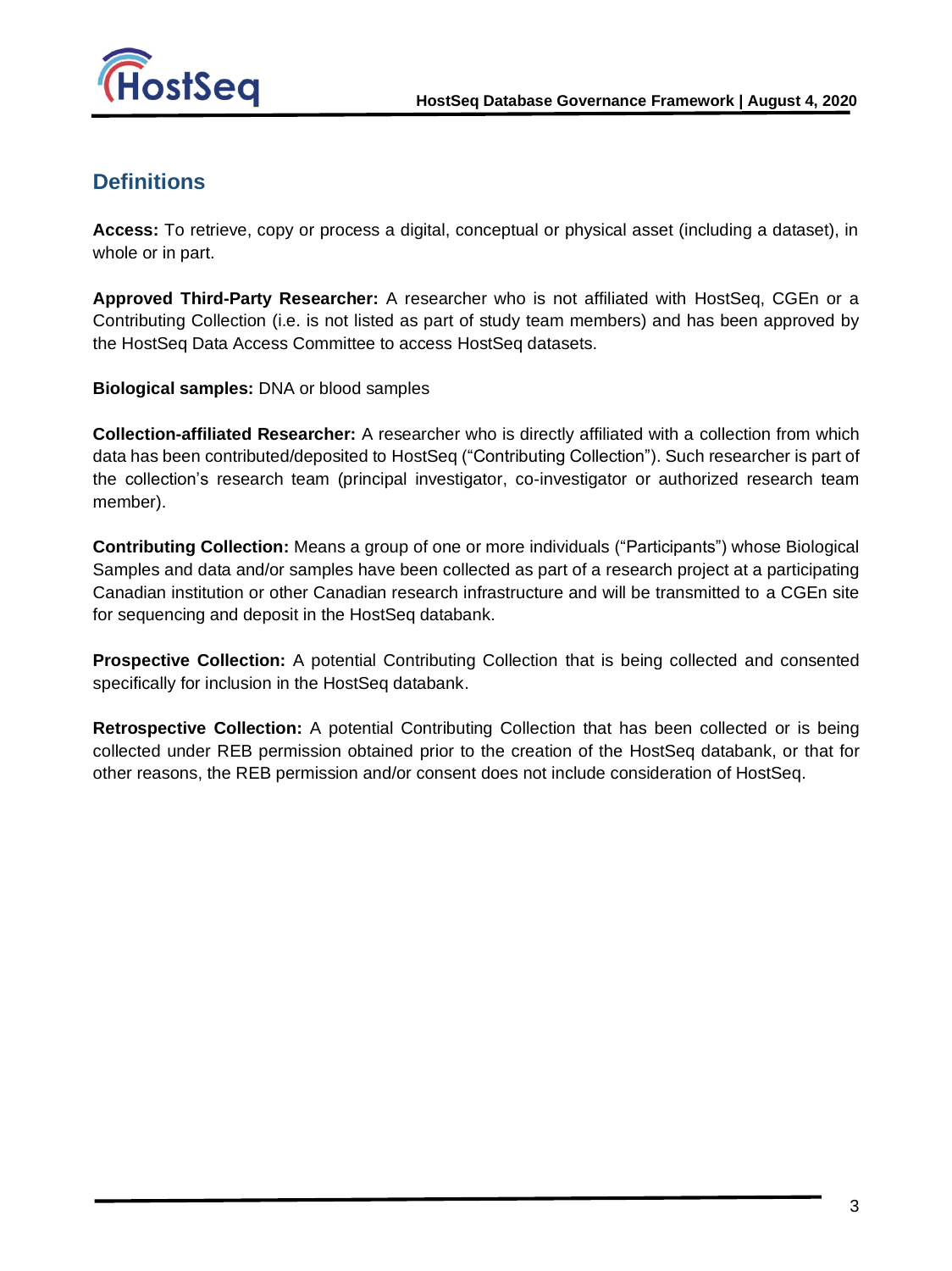

# <span id="page-4-1"></span><span id="page-4-0"></span>**1. Overview**

### **1.1. Objective and general description of the HostSeq Databank**

In light of the ongoing COVID-19 pandemic, research on SARS-Cov-2 (COVID-19) will be essential to better understand the evolution of this novel strain of coronavirus. It will serve to identify genetic risk factors for infection and take appropriate protective measures and aid health authorities in adopting social measures to control the spread of infection and, ultimately, serve to better anticipate and prepare for future pandemic outbreaks.

To foster research on COVID-19, CGEn and Genome Canada have mandated a group of researchers to create the HostSeq Databank ('**HostSeq**').

In this context, the goal of the HostSeq Databank ('**HostSeq**') is to create a unique, collaborative research infrastructure whose mission is to conduct the whole genome sequencing ("**WGS**") of 10,000 human genomes using Biological Samples provided by research participants susceptible to have been infected with the novel coronavirus SARS-CoV2 and enable data sharing on COVID-19 and other health outcomes. HostSeq will focus on collecting WGS data of affected individuals (hosts), however, when possible, HostSeq will link COVID-19 viral sequence information to host datasets (this could be done, for example, through access to health/administrative records, through consent to sharing of data between studies, etc.). This will help the scientific and medical communities to better understand, treat and ultimately limit the impact of COVID-19. This infrastructure will be made available to researchers in Canada and internationally, and will aim to collaborate and be interoperable with other similar resources to maximize opportunities to combine shareable datasets.

HostSeq will include data from numerous Contributing Collections, both prospective and retrospective. While each Contributing Collection has a fiduciary duty over the samples and data it contributes to HostSeq, CGEn will assume a custodianship role over the centralized databank through its host instruction, the Hospital for Sick Children ("**SickKids**"). HostSeq will make data available for research on COVID-19 and other health outcomes.

Data housed in HostSeq will be stored on servers located in Canada, under the custodianship of SickKids, its host institution. Local research projects and investigators will be able to contribute Biological Samples and data to HostSeq if they meet conditions described in this governance framework.

Finally, HostSeq may also collaborate with other international COVID-19 initiatives, by identifying appropriate data sharing opportunities, in order to maximize international collaboration and knowledge on the virus.

### <span id="page-4-2"></span>**1.2. Purpose of this Governance Framework**

This Governance Framework aims to provide oversight mechanisms regarding the administration, custodianship and sharing of data deposited in HostSeq. In addition, it sets out the criteria for the inclusion of data from eligible research collections (prospective and retrospective).

Finally, this Framework sets out ethical considerations pertaining to the deposit and storage of data in HostSeq (e.g. consent requirements, description of privacy and security protections, closure/transfer of the database, management of participant withdrawal, risks and benefits, etc.).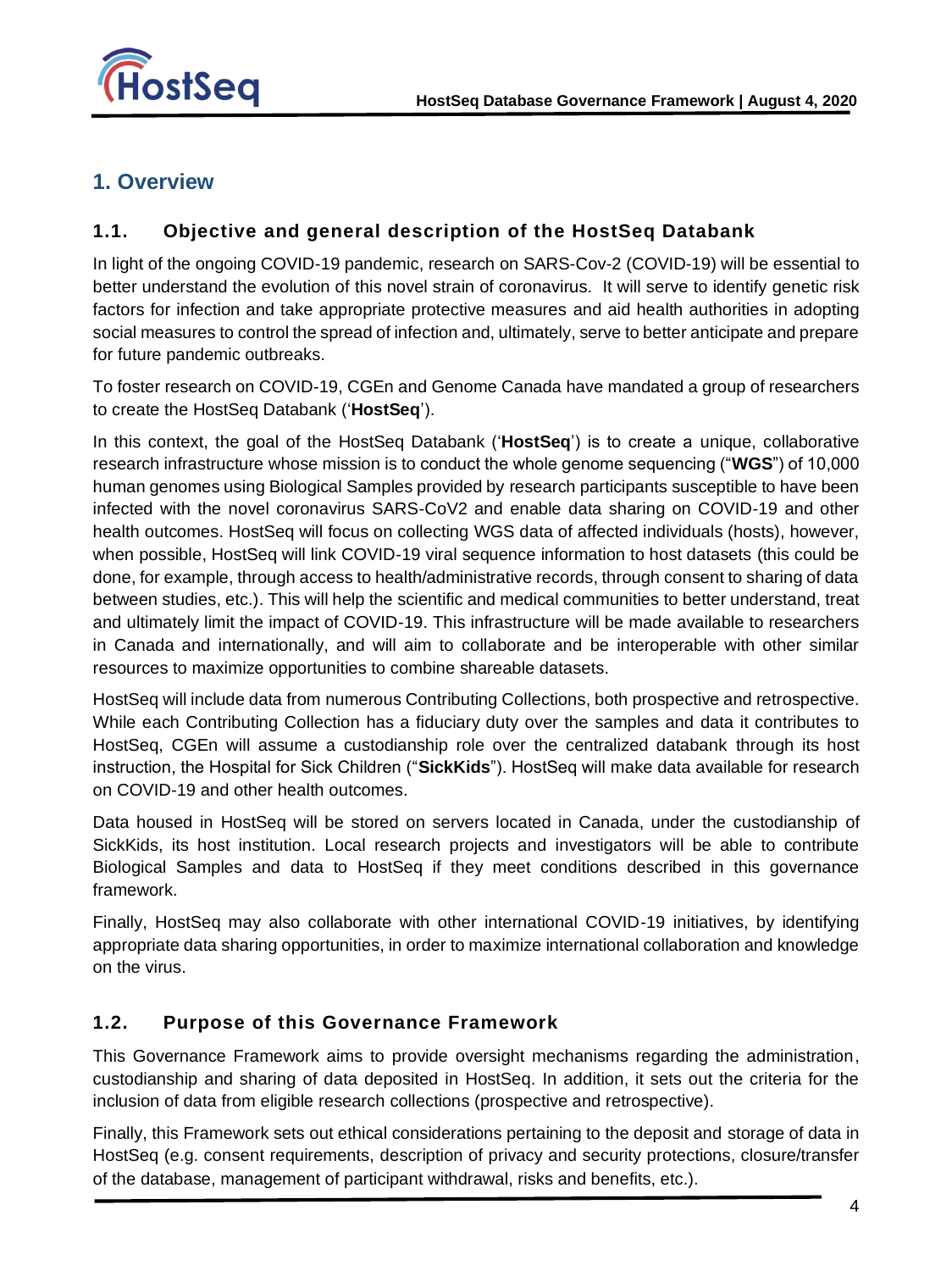

This Governance Framework is intended to assist potentially eligible collections and their local **REB** in assessing the oversight mechanisms in place to ensure appropriate data sharing via the HostSeq Databank. It also informs researchers accessing the resource on the different types of data available, and the overall access process.

### **1.3. Mandatory Commitments**

As part of contributing samples and data to HostSeq, researchers should note that the following commitments are mandatory (and will be part of institutional agreements):

#### **Minimal contribution requirements from contributing researchers/institutions:**

- A copy of sequence data will be added to the HostSeq Databank (contributing research team will receive their own copy of this data)
- Relevant clinical/phenotype data will need to be provided and will be stored in the HostSeq Databank
- <span id="page-5-0"></span>• Access to the full HostSeq Databank (including genomic and clinical data contributed) by approved researchers will be governed through applications to the HostSeq Data Access Compliance Office (DACO)

### <span id="page-5-1"></span>**2. Governance and organizational structure**

### **2.1. Governance overview**

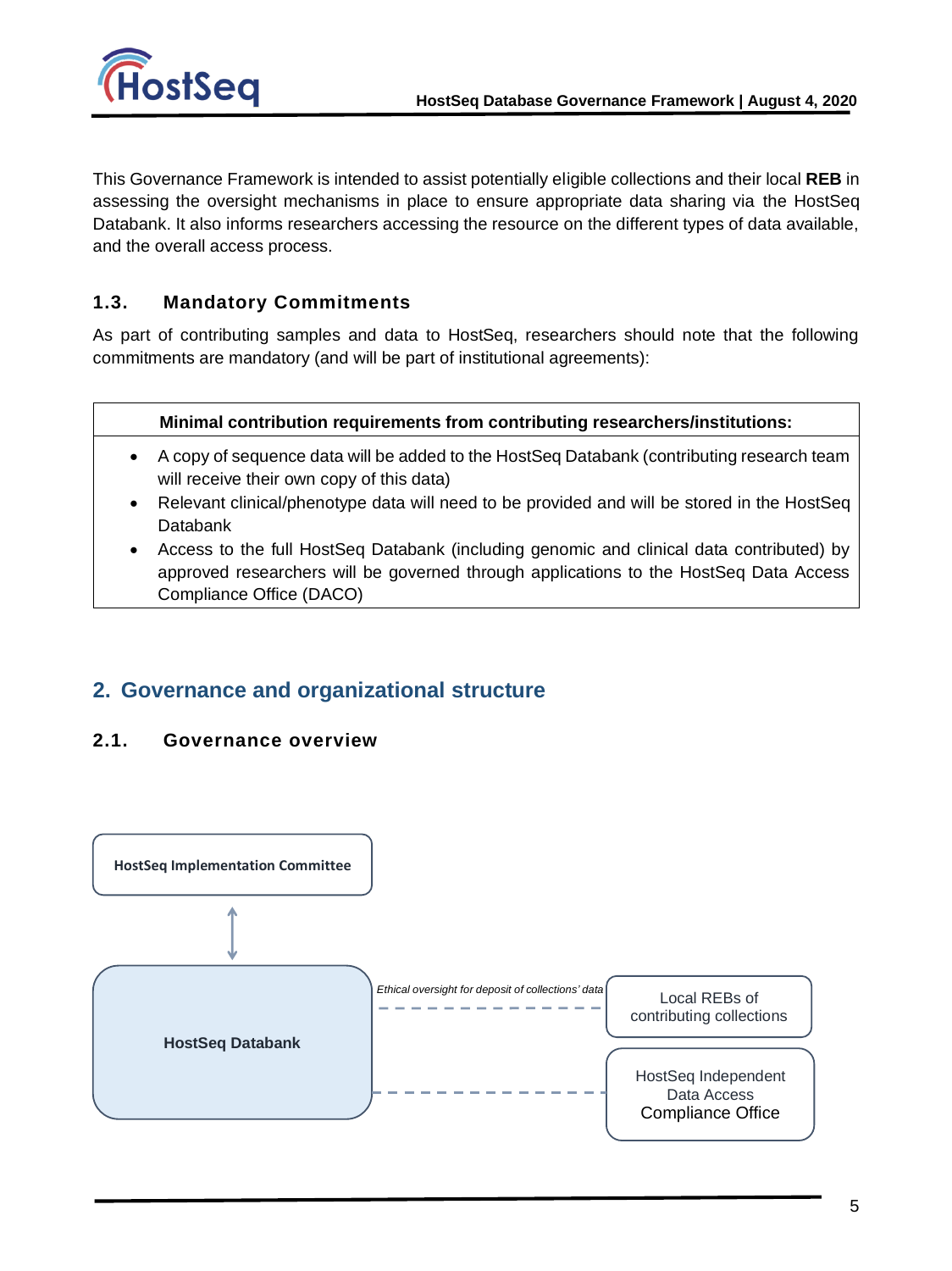

### <span id="page-6-0"></span>**2.2. Scientific and administrative oversight**

<span id="page-6-1"></span>The HostSeq Implementation Committee provides scientific and strategic orientations for the HostSeq Databank, in order to optimize scientific outcomes and benefits to Canadians.

### **2.3. Ethical oversight**

The HostSeq Database will include data from collections contributed by Collection-affiliated Researchers.

For Retrospective Collections, additional approval will be sought from the local institutional REB to allow Biological Samples to be analyzed and data from the collection's participants to be included in HostSeq, according to the conditions established in this Governance Framework (see Section [4.1\)](#page-9-2).

For Prospective Collections, local REB approval for analysis of Biological Samples and inclusion of participants' data in the HostSeq should be sought at the time of initial ethics review submission to the local REB responsible for ethics oversight of that collection (see Section **Error! Reference source not f ound.**), and information on the contribution to the HostSeq Databank should be provided in the participant consent forms.

<span id="page-6-2"></span>Finally, ethics approval will be sought from the SickKids REB, as the board of record for the overall creation of the HostSeq infrastructure.

### **2.4. Data access and release oversight**

Data from the HostSeq Databank as described in Table 1 will be made available through open, and controlled-access tiers, based on the type of data, its sensitivity and the specification of the contributing collection.

Data access and release under the controlled access tiers will be overseen by the HostSeq Independent Data Access Compliance Office ('**DACO**'), as described in Section [5.3.](#page-12-2)

The DACO has adopted its own terms of reference as detailed in Appendix D (including, for instance, the frequency of its meetings, the process for the review of access applications, etc.). It shall be composed of a minimum of five (5) voting members, independent from CGen (the sponsor), including:

- At least one (1) infectious disease expert;
- At least one (1) bioinformatics researcher [voting member];
- At least one (1) expert in the technical infrastructure of the HostSeq Databank [voting member];
- At least one (1) expert on the legal/ethical aspect of genomic research, data sharing, privacy and data protection [voting member];
- At least one (1) patient/participant representative or member of the public [voting member];
- One (1) investigator representing the HostSeq Databank [non-voting member].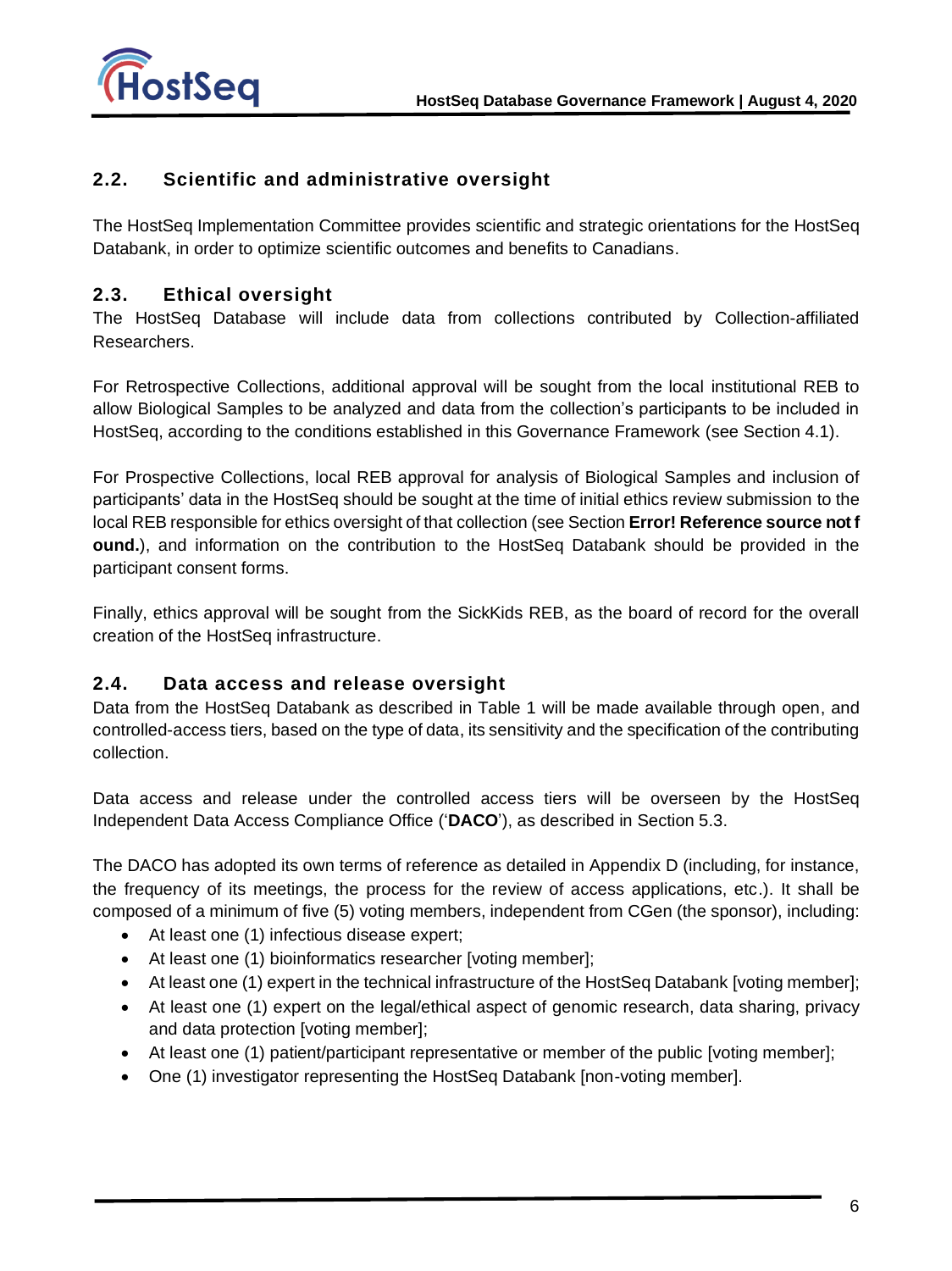

<span id="page-7-0"></span>For certain access applications, the DACO may call upon outside experts. Such expert will not be a voting member on the Committee, but invited to provide background expertise required to review the application.

### **2.5. Management of the database**

<span id="page-7-1"></span>The HostSeq Databank will be managed by a Program Manager, who will oversee research administration, including finance, contracts, operations, staffing, and communication.

### **2.6. Financing**

The HostSeq Databank is financed by CanCOGeN funding provided to CGEn through Genome Canada.

Ongoing funding sources will be sought to ensure the financial sustainability of the HostSeq Databank.

<span id="page-7-2"></span>In the future, a cost-recovery structure may be adopted, to ensure sustainability of the resource (for example, access fees may be charged to certain users or for certain uses of computing resources). This fee structure will be submitted to the SickKids REB prior to implementation.

# <span id="page-7-3"></span>**3. Types of data included in the HostSeq Databank**

### **3.1. Overview**

HostSeq will receive Biological Samples and data from existing and future COVID-19 research studies acting as Participating Collections. The following sections provide an overview of the types of data that can currently be included in HostSeq (this list may be updated, in time).

Participating collections will be required to provide a defined set of phenotypic data using World Health Organization ISARIC approved data forms, with some information specific to COVID-19 co-morbidities, as well as a blood or DNA sample for whole genome sequencing at the Centre for Applied Genomics (TCAG), at SickKids, or another CGEn site. The phenotype data will be entered into a REDCap Database by the submitting investigator (or designate) from local contributing collections or sent via email and password-protected spreadsheets to be entered at the Centre for Applied Genomics (TCAG).

Other types of data are optionally contributed by Participating Collections in agreement with the HostSeq Scientific Implementation Committee, based on availability, quality, as well as any applicable consent or data use requirements. These data will be associated with and linked to an individual-level participant HostSeq record.

*Table 1: List and description of data available in the HostSeq Databank, and minimal collection data deposit requirements as listed in the HostSeq case report form/intake form (available online at: [https://redcapexternal.research.sickkids.ca/surveys/?s=8CXDYF9AJ3\)](https://redcapexternal.research.sickkids.ca/surveys/?s=8CXDYF9AJ3).* 

The datasets included in HostSeq will depend on a local data collection practices and consent permissions (where applicable). Not all data types listed in this table will be collected by every collection or for every participant.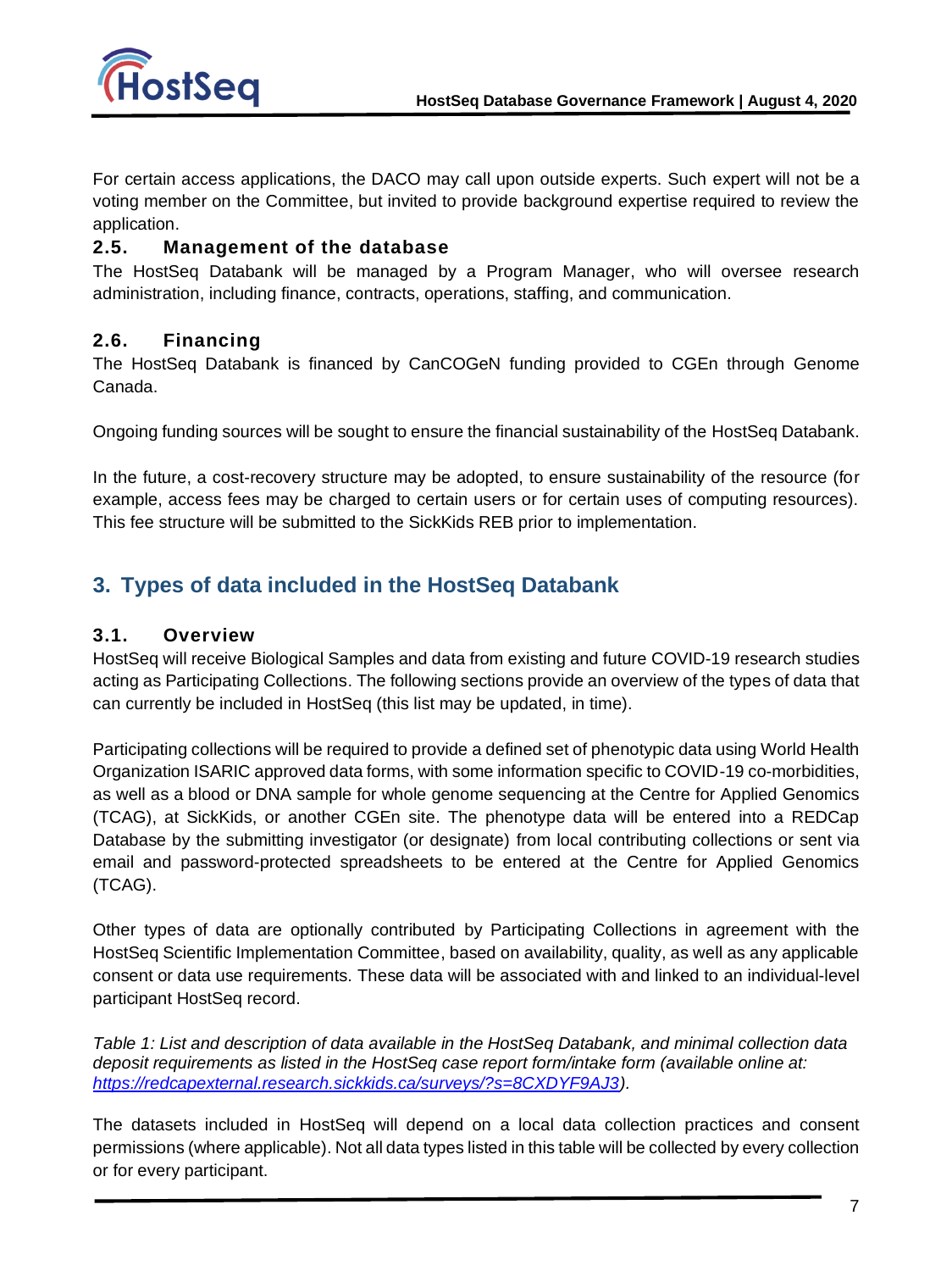

| (i)<br><b>PHENOTYPIC</b><br><b>DATA</b>                                         | <b>Description</b>                                                                                                                                                                                                                                                                                                               |          |
|---------------------------------------------------------------------------------|----------------------------------------------------------------------------------------------------------------------------------------------------------------------------------------------------------------------------------------------------------------------------------------------------------------------------------|----------|
| a. Phenotype data<br>from<br>research<br>collections                            | will<br>Clinical<br>information<br>be<br>phenotype<br>requested from the collections, largely based<br>on World Health Organization ISARIC<br>approved data forms, with some information<br>specific to COVID-19 co-morbidities, and<br>information to enable data linkages.                                                     | Required |
| Linkage<br>with<br>administrative datasets                                      | Where implemented by the local collection,<br>linkage to certain administrative datasets<br>electronic<br>healthcare<br>records,<br>(e.g.<br>admissions and cost data, radiological and<br>imaging examinations, physical assessment,<br>general health.)                                                                        | Required |
| <b>HOST TISSUE</b><br>(ii)<br><b>SAMPLE/</b><br><b>MOLECULAR</b><br><b>DATA</b> | <b>Description</b>                                                                                                                                                                                                                                                                                                               |          |
| <b>Biological</b><br>а.<br>sample                                               | A Biological Sample will be provided by the<br>local collection, for whole genome<br>sequencing (WGS) by CGEn. Biological<br>Samples are sent to one of three CGEn<br>nodes for DNA extraction. The DNA is<br>sequenced at the designated CGEn node.<br>These samples will be linked to WGS data<br>through the RedCap database. | Required |
| WGS data<br>b.                                                                  | HostSeq will include datasets derived from<br>whole genome sequencing. If available,<br>these datasets can be contributed by the<br>local collection. All genomic datasets will be<br>analyzed using the standardized HostSeq<br>analysis pipeline (as detailed in the HostSeq<br>Databank Protocol).                            |          |
| (iii)<br>COVID-19<br><b>VIRAL</b><br><b>SEQUENCING</b><br><b>DATA</b>           | <b>Description</b>                                                                                                                                                                                                                                                                                                               |          |
| Viral sequencing<br>а.<br>data                                                  | If available, individual-linked COVID-19 viral<br>sequencing data can be included in the<br>HostSeq Databank.                                                                                                                                                                                                                    | Optional |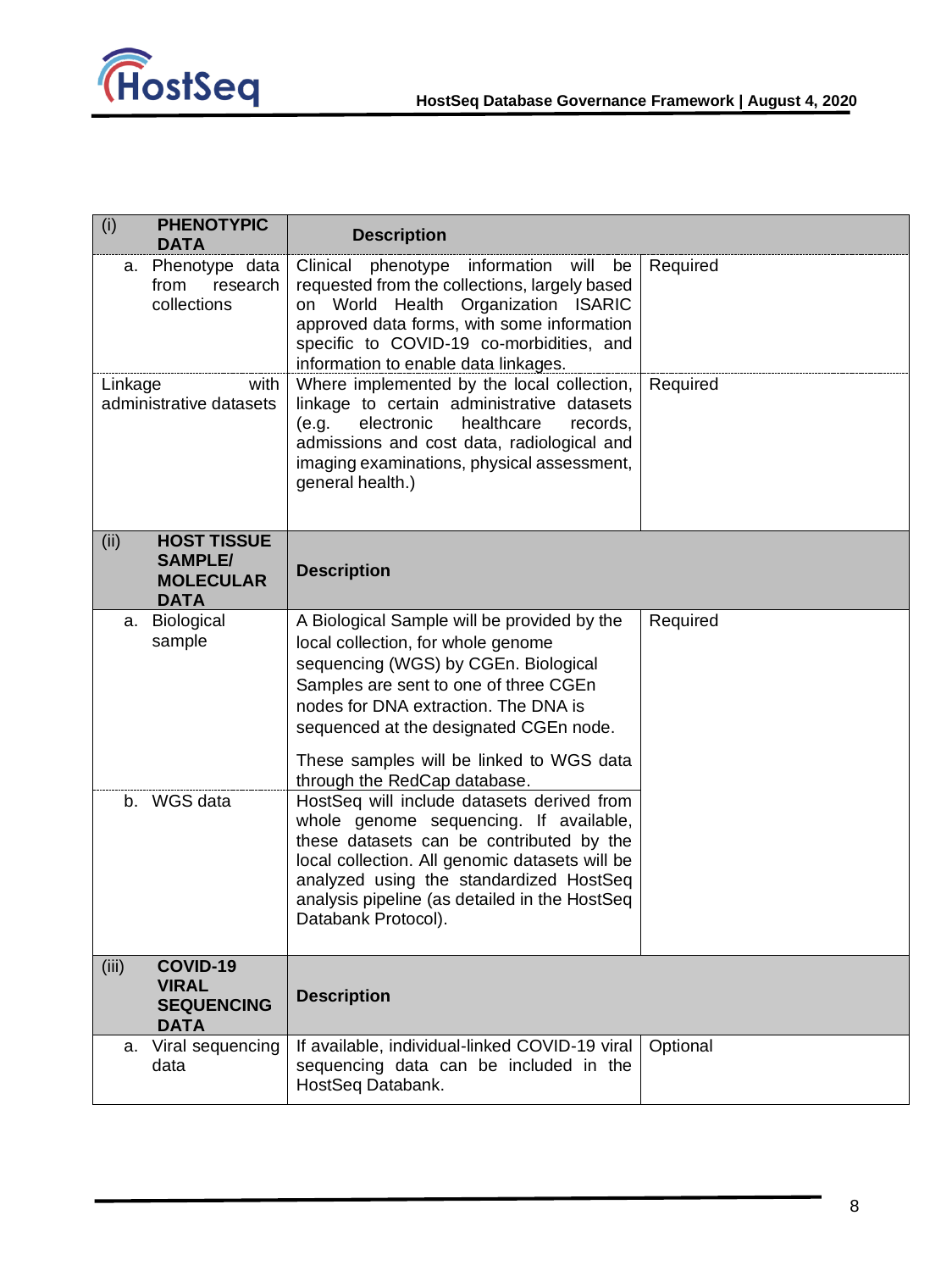

# <span id="page-9-0"></span>**4. Data collection and deposit in HostSeq**

The HostSeq Databank will accept datasets from Prospective Collections specifically consented for HostSeq as well as samples for sequencing and datasets from Retrospective Collections not specifically consented for HostSeq, provided they meet the core consent elements identified below.

### **Recruitment Sites**

Participants will be recruited at different participating sites, across Canada. The local site must have ethics approval in place for the project collecting samples or data in relation to COVID-19.

### **Identification of Potential Participants**

The Principal Investigator (or delegate) of the Contributing Collection ensures that potential participants are identified for data inclusion in HostSeq, in accordance with the present Governance Framework, as well as all applicable laws, guidelines, norms and institutional policies.

Where participants are identified through their medical records, certain additional institutional approvals may be required to access medical records for screening purposes. In certain institutions, the treating physician may participate in the identification of potential participants, where approved as a recruitment method.

### <span id="page-9-2"></span><span id="page-9-1"></span>**4.1. Process for depositing data from local research collections**

### *4.1.1. Prospective collections*

Consent to the collection of Biological Samples by local sites, followed by the genetic analysis of Biological Samples and sharing of research data through the HostSeq Databank, should be obtained by researchers at the local site. Individual who meet the eligibility criteria listed above can be approached for consent and enrolled in the study.

Consent for linkage with administrative datasets (including the participant's clinical data) will be obtained in order for research staff to:

- 1. Collect and use relevant information from the participant's medical record that is related to HostSeq's objectives; and
- 2. Access the participant's data from other administrative or governmental databases;
- 3. Where possible, access to the participant's data from other research projects (e.g. viral genome data).

Due to the nature of COVID-19, in many cases, consent may need to be obtained verbally, and necessary adjustment to the consent form and consent guidelines should be implemented, as recommended by the local site. For example, should consent be obtained verbally, local sites could choose to contact potential participants by telephone or by other means of communication, present the HostSeq Databank and answer any potential queries, in accordance with local procedures. In the event that a potential participant lacks the capacity to consent or has been rendered incapable due to a sudden and temporary incapacity, research personnel should contact the individual's legal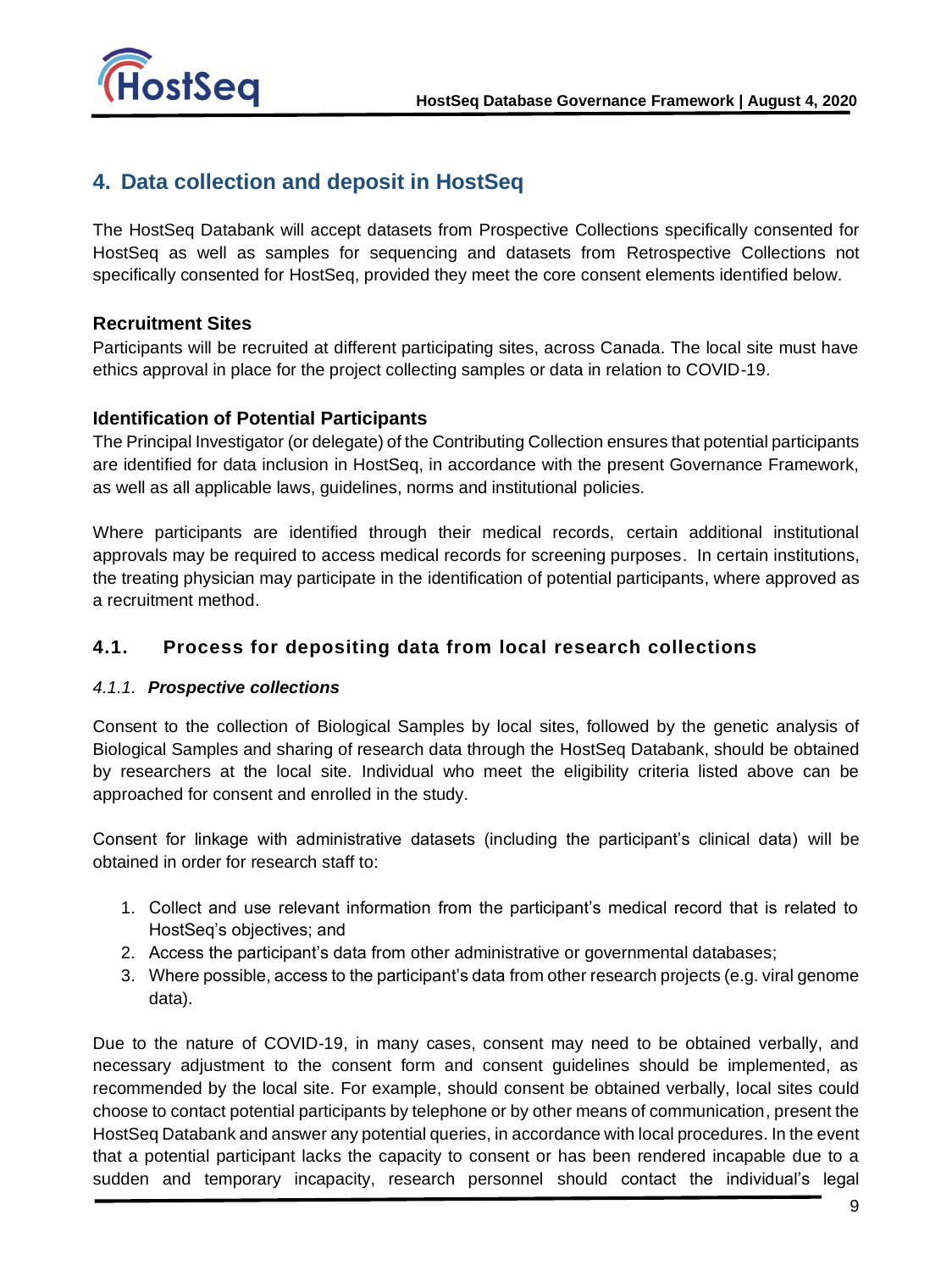

representative for verbal consent. If a person who has been rendered incompetent due to a sudden and temporary incapacity regains capacity, the standard procedures for obtaining consent from a capable person will be followed, according to local site policies.

Prospective collection consent forms should minimally include the following **core consent elements** to foster broad data sharing through the HostSeq Databank<sup>1</sup>:

|                              | If a researcher at a local site wishes to deposit datasets in <b>HostSeq</b> |  |  |
|------------------------------|------------------------------------------------------------------------------|--|--|
|                              | <b>COVID-19 controlled-access Databank, research consent should be</b>       |  |  |
|                              | obtained for:                                                                |  |  |
|                              |                                                                              |  |  |
| <b>Research data</b>         | Whole genome sequencing of the sample, existing clinical data and the        |  |  |
|                              | ongoing collection of clinical data from participant's medical               |  |  |
|                              | records/chart, administrative databases, etc.                                |  |  |
| <b>International sharing</b> | International sharing of genetic and clinical data                           |  |  |
| Future research use          | Future health research on COVID-19 and other health outcomes                 |  |  |
| <b>Commercial use</b>        | Use of genetic and clinical data for commercial purposes                     |  |  |
| <b>Controlled access</b>     | Sharing of genetic and clinical data through a controlled-access             |  |  |
|                              | mechanism                                                                    |  |  |
| Storage on cloud             | Possible storage of genetic and clinical data in the HostSeq Databank,       |  |  |
| servers in Canada            | on centralized Canadian cloud servers                                        |  |  |
| <b>Duration of storage</b>   | Indefinite storage of genetic and clinical data                              |  |  |
| Data withdrawal              | Not possible to withdraw data that has already been distributed and          |  |  |
|                              | used                                                                         |  |  |
| <b>Re-identification</b>     | Low risk that the participant could be re-identified in the future           |  |  |
| <b>Recontact (not</b>        | Optional recontact of participants (yes/no)                                  |  |  |
| mandatory, strongly          |                                                                              |  |  |
| recommended) $^2$            |                                                                              |  |  |

**If any of the items listed above are not included in the consent documents, datasets should not be deposited as-is in the HostSeq Databank without obtaining appropriate approvals from the collection's local research ethics committee.** 

### *4.1.2. Retrospective datasets*

Retrospective datasets include for example:

- Datasets that could be generated from already collected tissue samples (e.g. archival samples, samples collected in the context of another research project/biobank, samples collected, etc.);
- Datasets that were generated before the creation of the HostSeq COVID-19 Databank.

<sup>1</sup> Examples of appropriate consent language for each of these core elements are provided in Appendix B.

 $2$  HostSeq strongly recommends that contributing collections include an option to re-contact participants in their consent forms. HostSeq will accept datasets from participants who have agreed or refused re-contact, however, the databank will track whether participants have agreed to be re-contact or not in order to determine whether future data/sample collection is possible.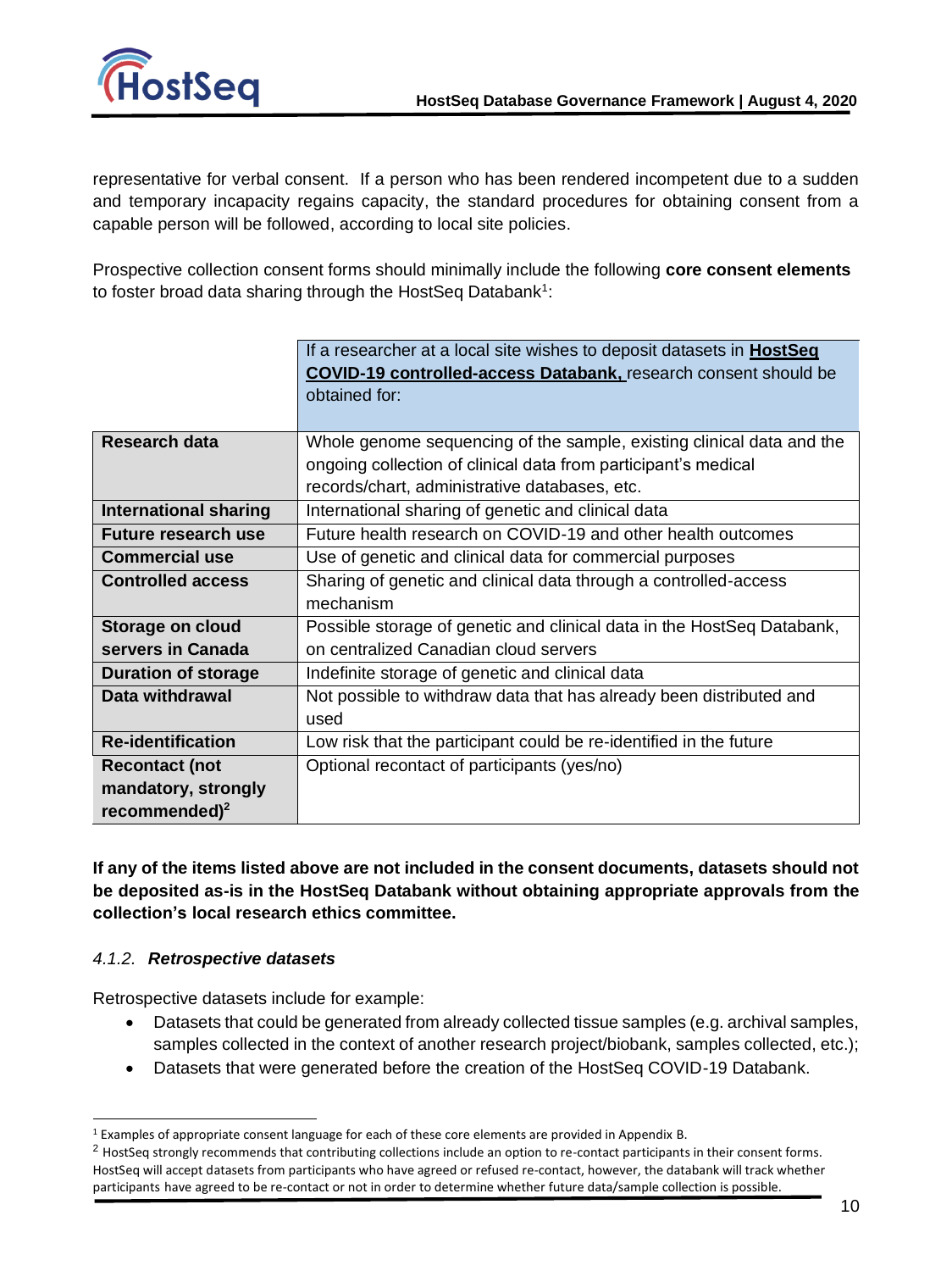

Retrospective consent materials may have used different language and in some cases may be ambiguous, or be silent, as to sample and data sharing and their potential uses. To help researchers from local sites determine whether samples and/or data can be used for the HostSeq COVID-19 Database, an assessment tool was developed (Appendix C), based on the principles found in the Global Alliance for Genomics and Health's Consent Policy<sup>3</sup> and other best practice guidelines<sup>4</sup>.

### *4.1.3. REB approval to deposit data to the HostSeq Databank*

<span id="page-11-0"></span>Approval from the collection's local REB will be obtained prior to deposit of the collection's datasets in the HostSeq Databank, based on assessment of consent materials and data sharing permissions.

### <span id="page-11-1"></span>**5. Data management**

### **5.1. Overview of data flow in HostSeq**

The following section summarizes the key components of the HostSeq data flow, from contribution of datasets by collections, to processing, to access and use. Each Participating Collection will have its own Standard Operating Procedure (SOP) for local data collection. However, a common data entry procedure has been developed for contributing to HostSeq, namely, data will be entered into a REDCap Database by the submitting investigator (or delegate) or sent via email and passwordprotected spreadsheets to be entered at the Centre for Applied Genomics (TCAG).

<sup>&</sup>lt;sup>3</sup> Global Alliance for Genomics and Health: Consent Policy (September 2019), available online at:

[https://www.ga4gh.org/wp-content/uploads/GA4GH-Final-Revised-Consent-Policy\\_16Sept2019.pdf](https://www.ga4gh.org/wp-content/uploads/GA4GH-Final-Revised-Consent-Policy_16Sept2019.pdf)

<sup>4</sup> For example, Tri-Council Policy Statement: Ethical Conduct for Research Involving Humans – TCPS2 (2018), Section 5.5A (Consent and secondary use of identifiable information for research purposes) and 12.3A (Consent and secondary use of human biological materials for research purposes).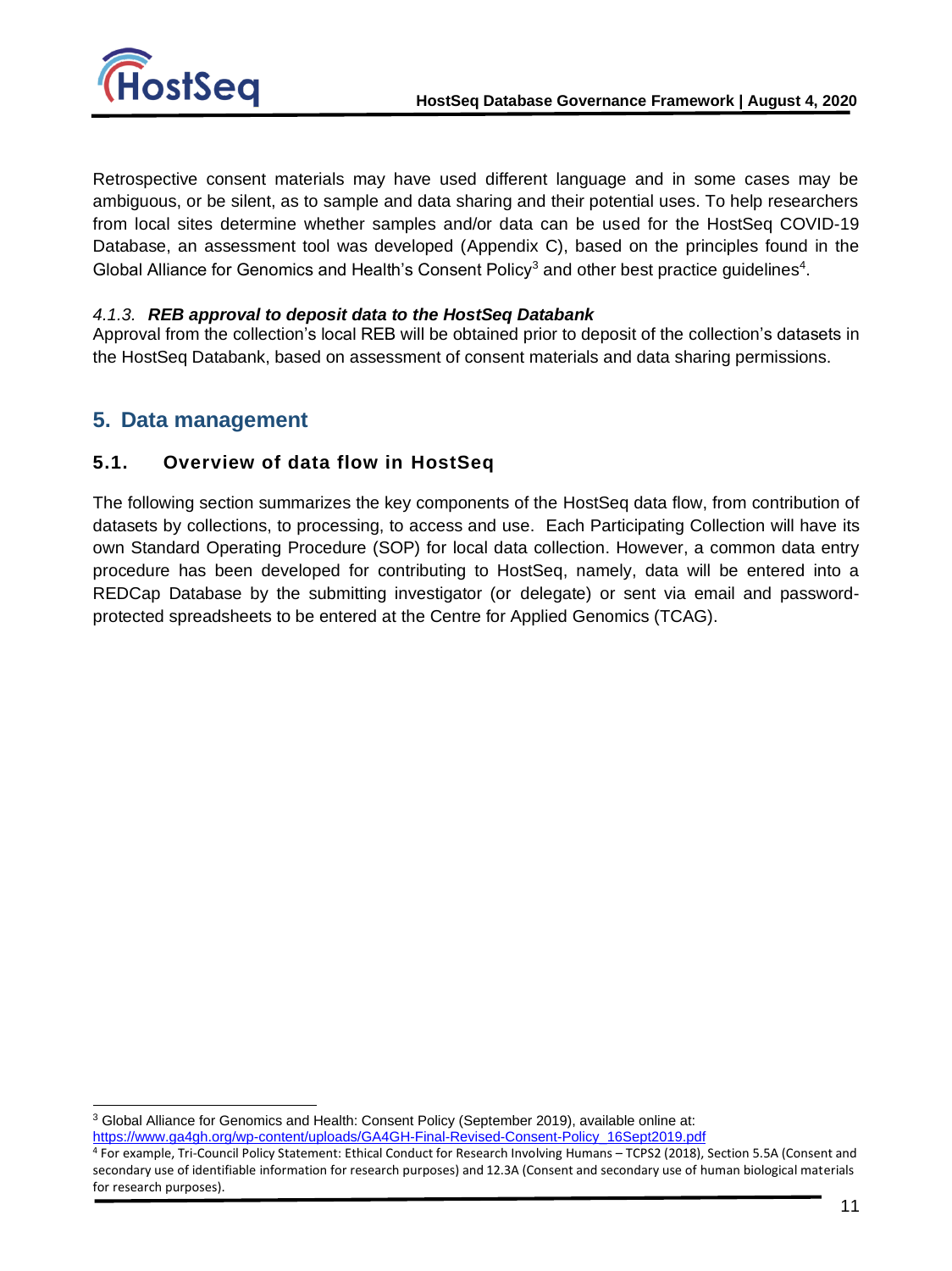

| COVID-19+ participant identified                                                                                                                        |
|---------------------------------------------------------------------------------------------------------------------------------------------------------|
| <b>REB</b> amendment                                                                                                                                    |
| Consented into study<br>REB includes WGS, data stored in<br>the cloud, data sharing                                                                     |
| Entry-level clinical data provided                                                                                                                      |
| <b>MCA</b> executed between<br>lead PI and CGEn node                                                                                                    |
| <b>Blood drawn</b>                                                                                                                                      |
| <b>Shipped to CGEn Node (Toronto/Montreal/Vancouver)</b>                                                                                                |
|                                                                                                                                                         |
| <b>DNA</b> extracted<br>QC and library preparation<br><b>HostSeq</b><br><b>Funded by</b><br>CGEn's<br>Whole genome sequencing<br><b>HostSeq Project</b> |
| Informatic analysis                                                                                                                                     |
| Data returned to PI<br>Data deposited into database                                                                                                     |
| <b>Controlled data access</b>                                                                                                                           |
| <b>Additional research studies</b>                                                                                                                      |

### <span id="page-12-0"></span>**5.2. Storage of data**

Datasets in the HostSeq Databank will be hosted on local and/or cloud-based server located in Canada, under the custodianship of the host institution, SickKids.

<span id="page-12-1"></span>Additional information will be provided as the Databank develops.

### <span id="page-12-2"></span>**5.3. Data access**

HostSeq data will be made available through open and controlled access tiers.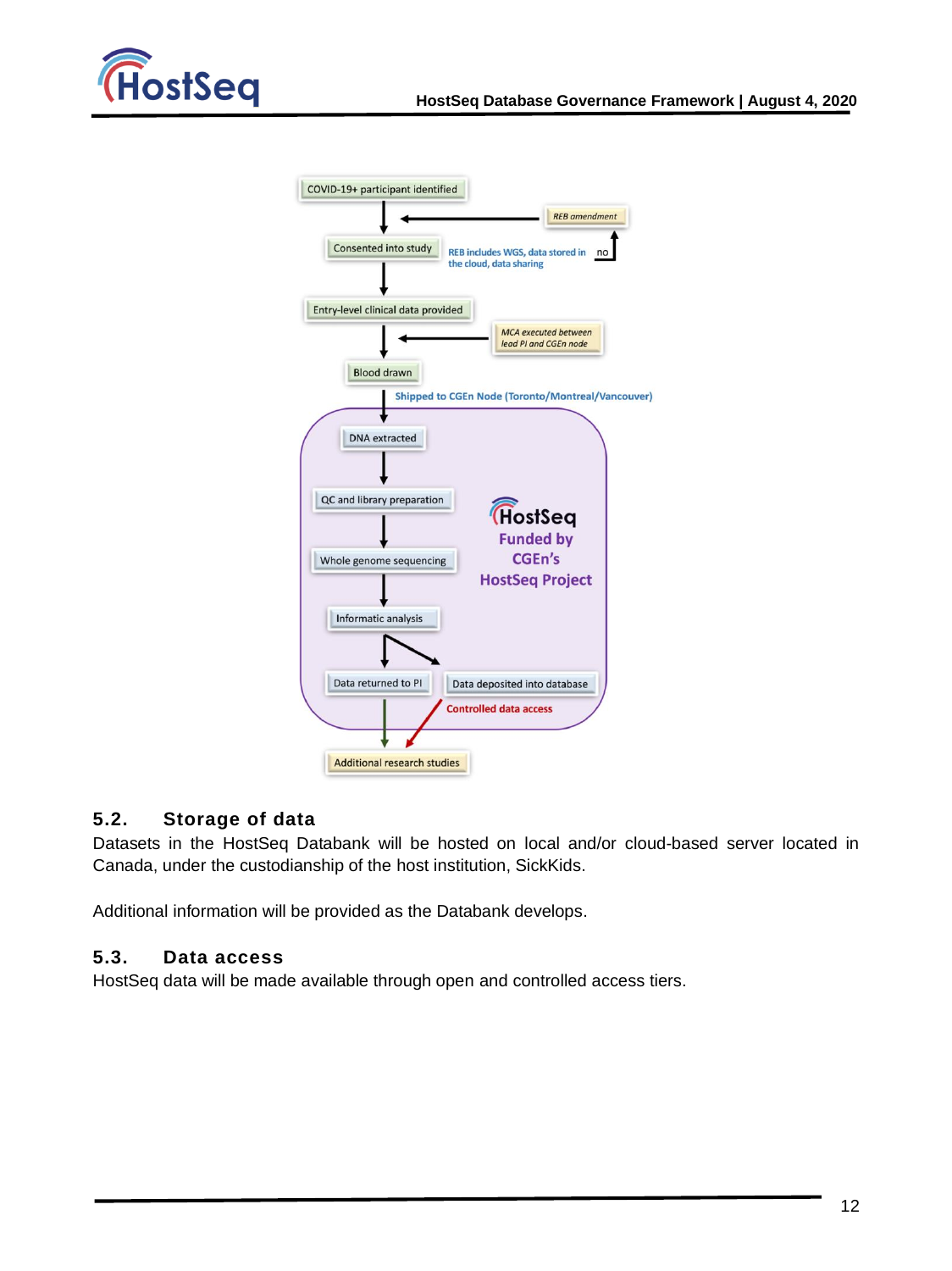

### **Table 2. Overview of HostSeq data access tiers**

| <b>TIER 1: OPEN ACCESS</b>                        |                                                                                                                                     |  |  |  |
|---------------------------------------------------|-------------------------------------------------------------------------------------------------------------------------------------|--|--|--|
| Data available                                    | Data with a very low risk of re-identification and no particular                                                                    |  |  |  |
| under Tier 1 (Open                                | sensitivity ("open data"), such as aggregated genomic and phenotypic                                                                |  |  |  |
| Access)                                           | data.                                                                                                                               |  |  |  |
| Who can access?                                   | Openly accessible to anyone, through the use of APIs/HostSeq<br>website (TBC)                                                       |  |  |  |
| <b>Access mechanism</b>                           | Open access                                                                                                                         |  |  |  |
| <b>Access Process</b>                             | <b>TBD</b>                                                                                                                          |  |  |  |
|                                                   | <b>TIER 2: CONTROLLED-ACCESS</b>                                                                                                    |  |  |  |
| Data available under<br><b>Tier 2 (Controlled</b> | Individual-level molecular and phenotypic data, including:<br>Phenotype data<br>$\bullet$                                           |  |  |  |
| Access)                                           | Files in standard output file formats will be generated<br>$\bullet$                                                                |  |  |  |
|                                                   | including gvcf/vcf files for SNV and indel variants, vcf files for                                                                  |  |  |  |
|                                                   | SV and CNV calls and BAM and index files for visualization<br>of the data.                                                          |  |  |  |
|                                                   | Where available, associated COVID-19 viral sequencing                                                                               |  |  |  |
|                                                   | data.                                                                                                                               |  |  |  |
| Who can access?                                   | Third-Party Researchers approved by the HostSeq DACO<br>$\bullet$                                                                   |  |  |  |
|                                                   | (as a clarification, Third-Party Research who have not                                                                              |  |  |  |
|                                                   | submitted datasets can still apply to access the collection)                                                                        |  |  |  |
|                                                   | <b>Collection-affiliated Researchers (expedited review)</b>                                                                         |  |  |  |
| <b>Access mechanism</b><br>Controlled access      |                                                                                                                                     |  |  |  |
| <b>Access Process</b>                             | Third-Party Researchers: Access to data by third-party researchers<br>requires submission of an application to the HostSeq DACO (as |  |  |  |
|                                                   | detailed in Appendix E)                                                                                                             |  |  |  |
|                                                   |                                                                                                                                     |  |  |  |
|                                                   | Access requests must, amongst other, include: a summary of the                                                                      |  |  |  |
|                                                   | research project; justification for the types of data requested; ethics                                                             |  |  |  |
|                                                   | approval from the researcher's institutional REB.                                                                                   |  |  |  |
|                                                   | <b>Collection-affiliated Researchers: Access to data by Collection-</b>                                                             |  |  |  |
|                                                   | affiliated Researchers requires submission of an expedited review                                                                   |  |  |  |
|                                                   | application to the HostSeq DACO (as detailed in Appendix D)                                                                         |  |  |  |
|                                                   | Access requests must, amongst other, include: a summary of the                                                                      |  |  |  |
|                                                   | research project; justification for the types of data requested; ethics                                                             |  |  |  |
|                                                   | approval from the researcher's institutional REB.                                                                                   |  |  |  |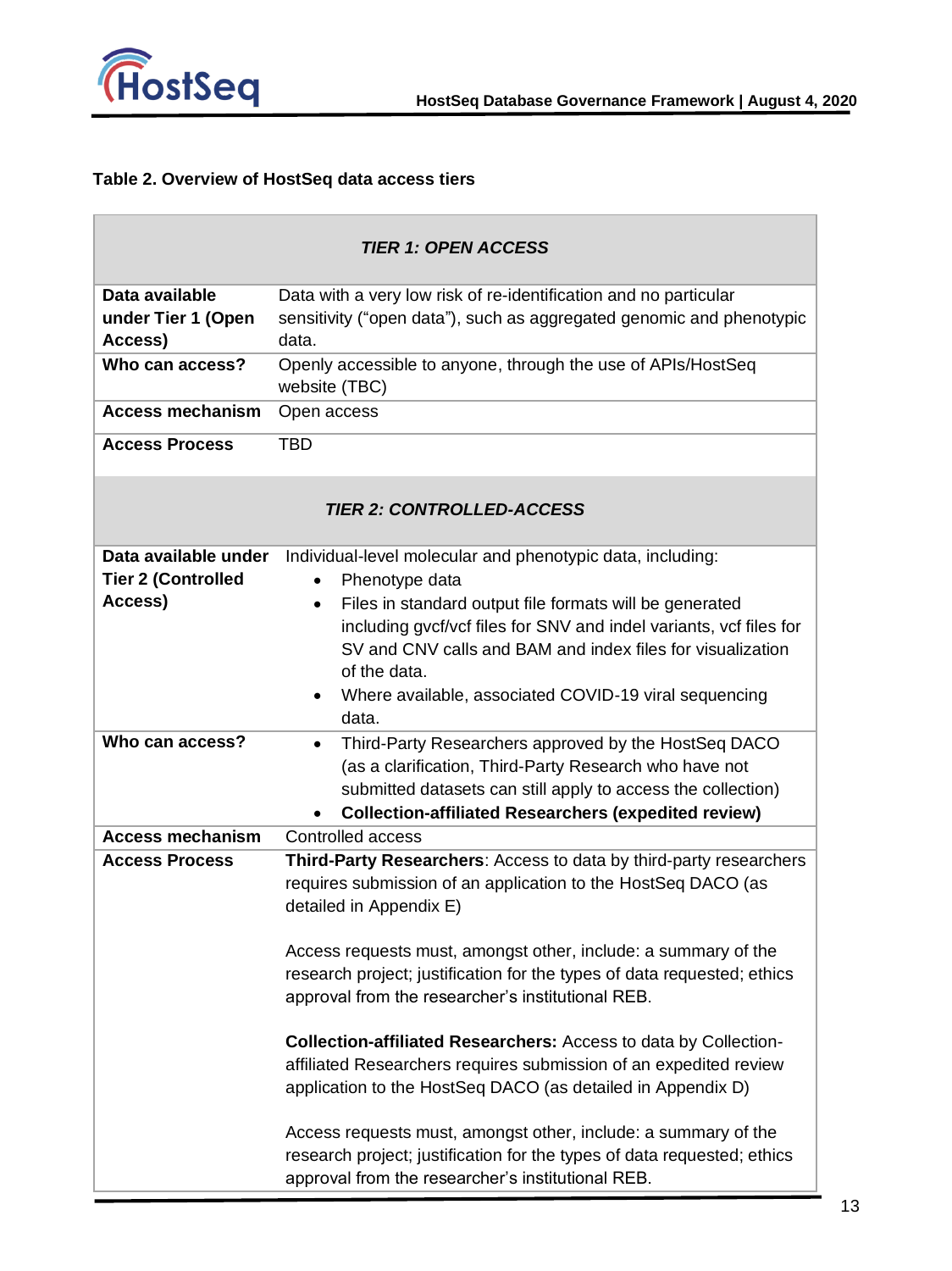

### <span id="page-14-0"></span>**5.3.1.Open access data**

<span id="page-14-1"></span>Aggregate data in the HostSeq Databank will be accessible to all researchers through dedicated use interfaces.

### **5.3.2. Controlled-access data**

Access to participant-level detailed genomic and phenotypic data, such as clinical data, gvcf/vcf files for SNV and indel variants, vcf files for SV and CNV calls and BAM and index files; will be made available upon approval by the HostSeq DACO. In the case of a request by **a Third-Party Researcher** to access controlled-access data, a full research application needs to be submitted to the DACO, for review and approval (as detailed in Appendix E). In the case of **Collection-affiliated Researchers**, access requests will be reviewed following an expedited review process (as detailed in Appendix E). Access will require that a data access agreement be signed with the HostSeq host institution, SickKids.

<span id="page-14-2"></span>The DACO terms of reference, including criteria for the review of controlled-access requests, are provided in Appendices D and E.

### **5.4. Data sharing with other databases**

In order to enable international data sharing and create shared resources, HostSeq efforts will be made to share datasets with other international databases and/or biobanks.

In such cases, access to HostSeq resources will be will be contingent on signing of a data access agreement or collaboration agreement.

<span id="page-14-3"></span>Sharing of datasets or samples from other international collections with HostSeq will also be permitted if it meets consent and regulatory requirements, and will also be contingent on signing of a data access agreement or collaboration agreement.

## <span id="page-14-4"></span>**6. Database closure**

Data housed in HostSeq is under the custodianship of the SickKids CGEn node, a Canada Foundation for Innovation (CFI) Major Science Initiative (MSI) national platform for genome sequencing and analysis.

If the HostSeq Databank were to cease activities at any time in the future, efforts will be made to transfer the coded data to a third party that agrees to comply with the HostSeq policies and the terms of participants' consent (as a note: transfer of server storage entities or location does not constitute a transfer of data custodianship). Prior to any transfer of data custodianship and responsibilities with respect to the maintenance of the HostSeq Databank, each contributing collections' Principal Investigators and local REB will be notified of such decision to transfer data and provided with the opportunity to accept the terms of transfer, or to withdraw data from collections under its purview. A decision made with regard to the transfer or closure of the database will involve the Genome Canada Board of Directors or other relevant body.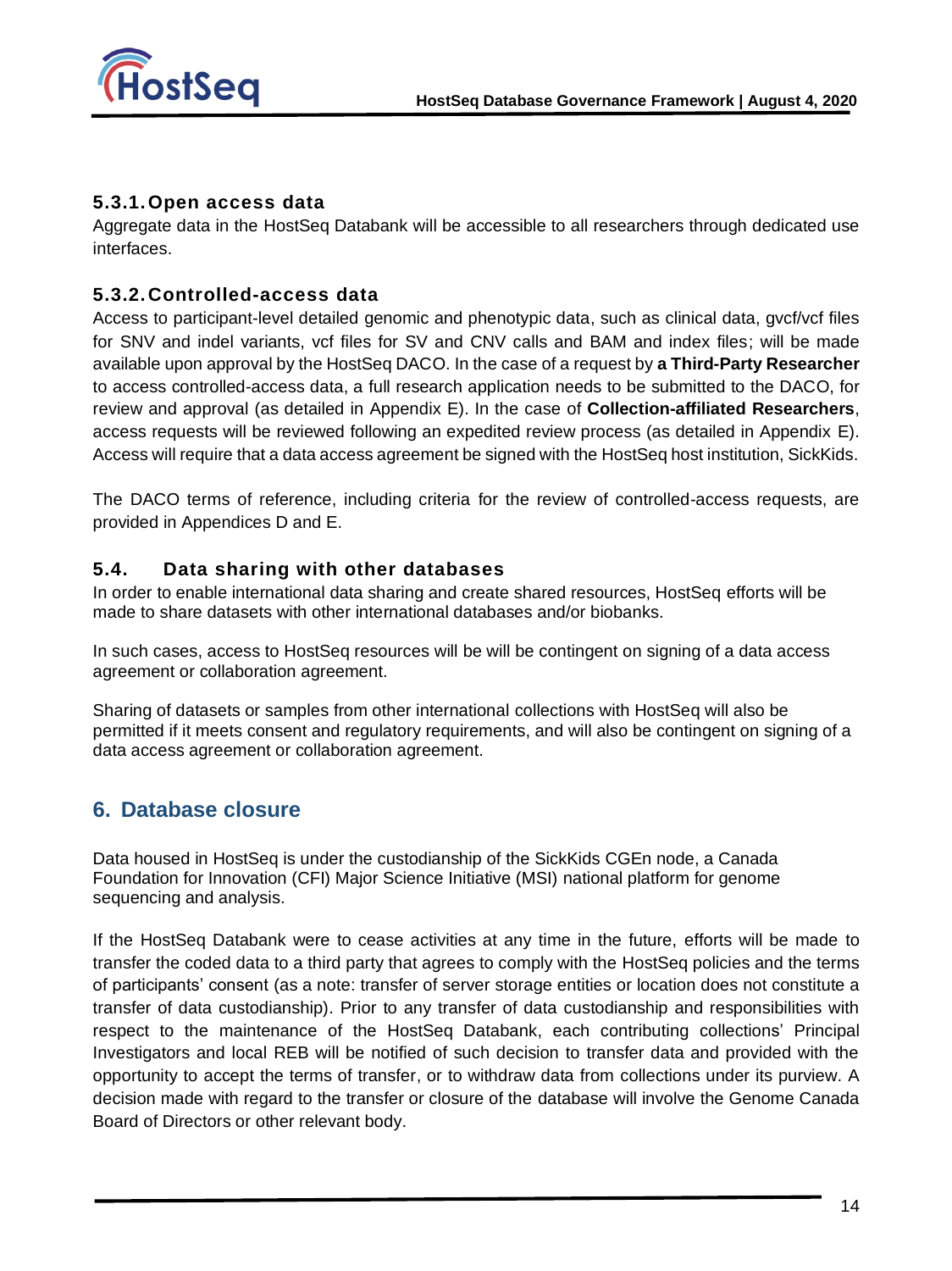

# <span id="page-15-1"></span><span id="page-15-0"></span>**7. Potential benefits and risks to research participants**

### **7.1. Benefits**

There may be no direct benefits to the participants contributing data to the HostSeq Databank.

The HostSeq Databank will improve COVID-19-related data sharing world-wide, enabling the discovery of causes of diseases like COVID-19, by building the infrastructure and tools needed to improve research and, eventually, diagnosis and treatment.

### <span id="page-15-2"></span>**7.2. Physical risks**

The HostSeq Databank is not directly responsible for biospecimen sampling procedures or phenotype data collection. Sampling procedures and risks associated with such sampling are detailed as part of each contributing collection's protocol and consent forms.

<span id="page-15-3"></span>There is no physical risk involved in taking part in the HostSeq Databank.

### **7.3. Informational risks**

Much like fingerprints, it is possible to identify someone if certain data about that person are put together from different sources. While strict data security and privacy measures are in place by the HostSeq Databank to protect the participants' privacy, there is always a small risk that the participants' data may lead to their re-identification. Moreover, as technology advances, there may be new ways of re-identifying participants that cannot be foreseen today. Personal health information may affect the participant's insurability or employment, although some countries, like Canada, have enacted legislation to protect against genetic discrimination.

There is a possibility that researchers accessing the HostSeq Databank will be able to link HostSeq individual-level datasets to a participant's identity based on molecular and phenotypic data in the HostSeq Databank. However, upon accessing data from the HostSeq Databank, researchers will have to sign agreements that prevent them from intentionally attempting to re-identify participants.

<span id="page-15-4"></span>Despite the mechanisms in place to keep all information secure and to protect participants' privacy, there remains a risk of a privacy breach. If a privacy breach occurs, the HostSeq Databank will contact the participants' collection to inform it of the breach and explain what data may have been compromised. It is the responsibility of the local collection to communicate this information on to participants.

# **8. Protection of participant privacy and data security measures**

Each participating Collection has a fiduciary duty of maintaining the privacy and confidentiality of their participants' nominal information, i.e. information that can be directly or indirectly traced back to an individual participant. This information is stored on secured servers in each Participating Collection's internal database.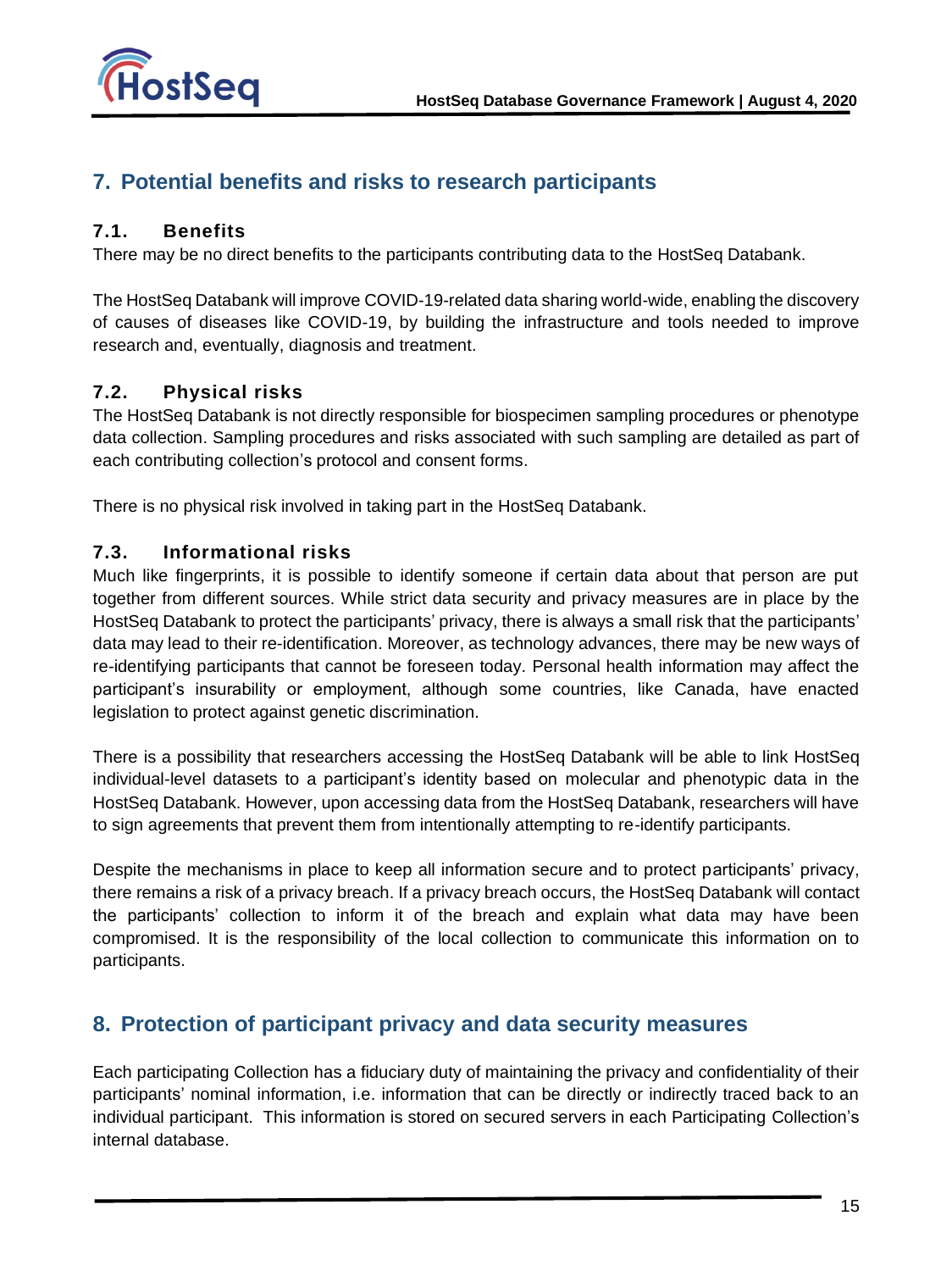

To protect participants' information, upon inclusion of collection data in the HostSeq Databank, data will be coded according to the local collection's procedure. If the local collection's REB's or institution requires data to be double-coded prior to depositing data in the HostSeq Databank double coding should be done by the collection, which will ultimately be responsible for providing this new, second code to the HostSeq Databank.

The only link between the participant's nominal information and the coded data stored in the HostSeq Databank is the participant code (participant ID). The coded data is thereafter imported and stored in the network part of the HostSeq Databank. The key to link the participant's HostSeq Databank number and collection participant ID (e.g. linking log) is held locally by the collection principal investigator. The HostSeq Databank will not collect or store information that directly identifies participants (e.g. names, contact information, healthcare numbers, etc.). Therefore, the possibility of obtaining nominal information on participants by consulting the shared part of the HostSeq Databank is very low.

<span id="page-16-0"></span>Only the authorized members of the HostSeq team, Collection-Affiliated Researchers, and Third-Party Researchers approved by the HostSeq DACO will have access to authorized sets of coded phenotypic and genomic data. In the case of Collection-Affiliated Researchers, access to datasets other than their own collection will require DACO approval.

# **9. Duration of conservation of data**

If consented to, data stored in the HostSeq Databank will be kept indefinitely or until no longer useful for research purposes. However, data can be removed from the HostSeq Databank, for example, if a Collection-affiliated Researcher informs the HostSeq Databank that a participant has withdrawn consent, that the collection has ended its activities (for example, yearly REB approval has not been obtained), that the collection's institution or REB has requested that data be removed, or in the event that the HostSeq Databank stops its activities (see Section [6\)](#page-14-4).

# <span id="page-16-1"></span>**10. Management of participant withdrawal**

Contributing data to the HostSeq Databank is voluntary and participants will continue to receive the best available care, whether or not they decide to share data with the HostSeq Databank or not.

Participants have the right to withdraw data from the HostSeq Databank at any time and without providing any reason. Withdrawal can be implemented by informing the Collection-affiliated Researcher who is contributing to the HostSeq Databank. Upon withdrawal from the HostSeq Databank and/or the participating collection<sup>5</sup>, the Collection-affiliated Researcher shall contact the HostSeq Databank to request withdrawal and that data be destroyed and removed from the HostSeq

<sup>&</sup>lt;sup>5</sup> Some participants may not have directly consented to contributing their data to the HostSeq Databank (for example, if core consent elements are met, and if contribution is approved by the collection's REB). In this case, withdrawal from the contributing collection will generally also require the collection's Principal Investigator to request withdrawal of datasets from the HostSeq Databank.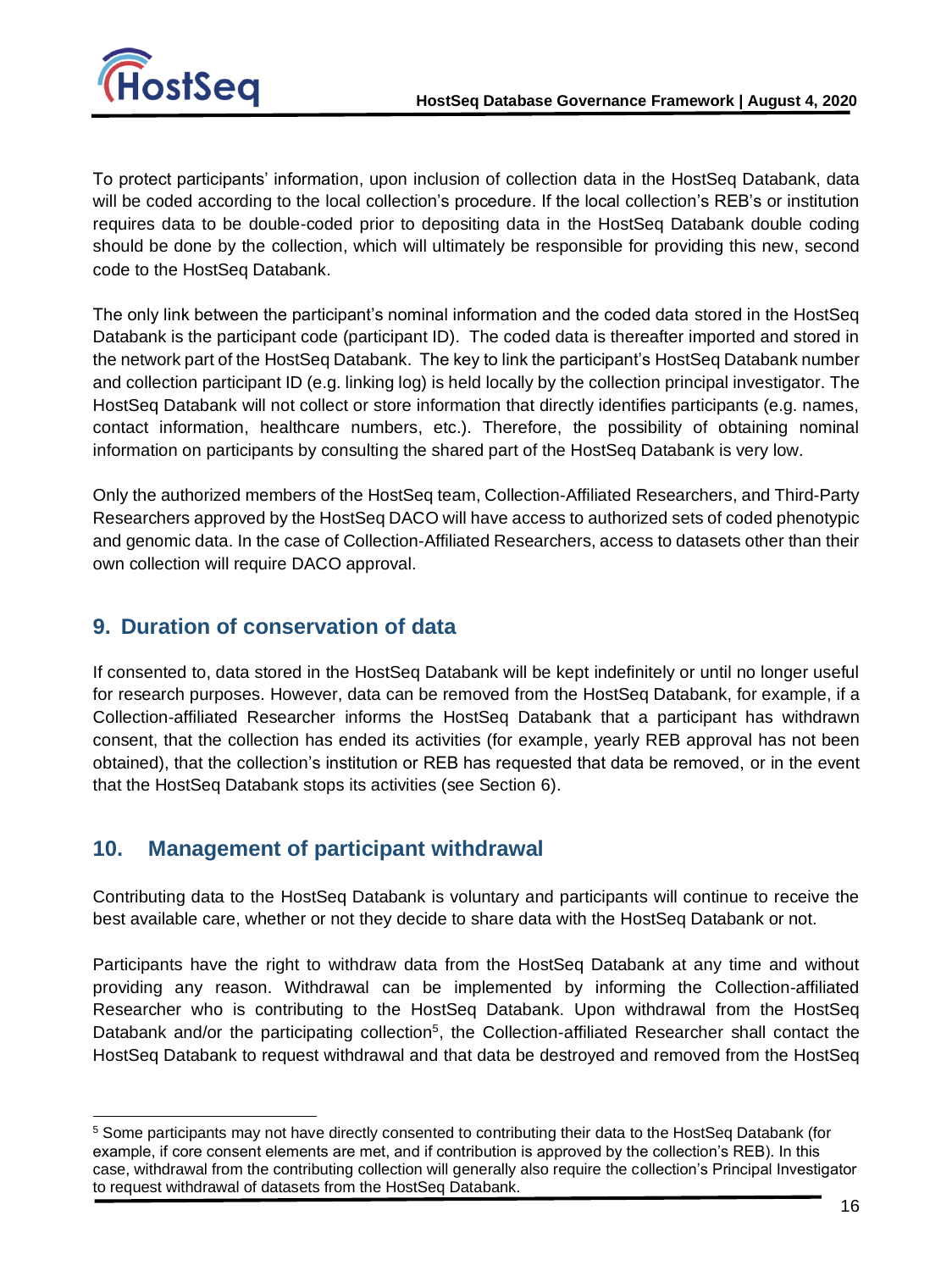

<span id="page-17-0"></span>Databank. However, data that has already been distributed for research analysis, cannot be removed or destroyed to preserve the scientific integrity of the analysis.

# **11. Participant re-contact**

Re-contact of participants, if applicable, is managed by the investigators responsible for the individual Contributing Collections. **HostSeq strongly recommends that contributing collections include an option to re-contact participants in their consent forms. HostSeq will accept datasets from participants who have agreed or refused re-contact, however, the databank will track whether participants have agreed to be re-contact or not to determine whether future data/sample collection is possible.**

<span id="page-17-1"></span>In addition, re-contact is encouraged, where appropriate, to participants who were minor at the time of enrollment, for re-consent purposes (in accordance with local policy), to confirm that the participants choose to maintain their data in the HostSeq Databank.

# **12. Return of research results and incidental findings**

The information resulting from research using HostSeq data is for scientific purposes only. This information will not be entered in the participant's medical file or communicated to the participant or to unauthorized third parties.

Incidental findings, which are findings that fall outside the scope of a particular research project, will not be returned to adult participants or to their physicians, as they will not be clinically relevant.

In the case of minor participants material actionable findings will always be returned for conditions that are actionable immediately or during childhood. These findings will be communicated by HostSeq to the contributing collection, who will be responsible for communicating such findings to the participant. The participant's parent/guardian will not be offered the choice of whether these types of actionable findings are returned or not, and must receive the findings, as the best interest of the minor participant prevails. Material actionable findings for conditions that are only actionable only in adulthood will not be returned to the participant's parent/guardian. Rather, at the time of recontact at majority the participant who was minor at the time of initial participant will be asked his or her preference on the communication of incidental findings.

# <span id="page-17-2"></span>**13. Results and intellectual property**

Intellectual Property rights may not be claimed on the data stored in the HostSeq Databank. Intellectual Property rights on derived data should not impede data usage by the researchers accessing the shared resource.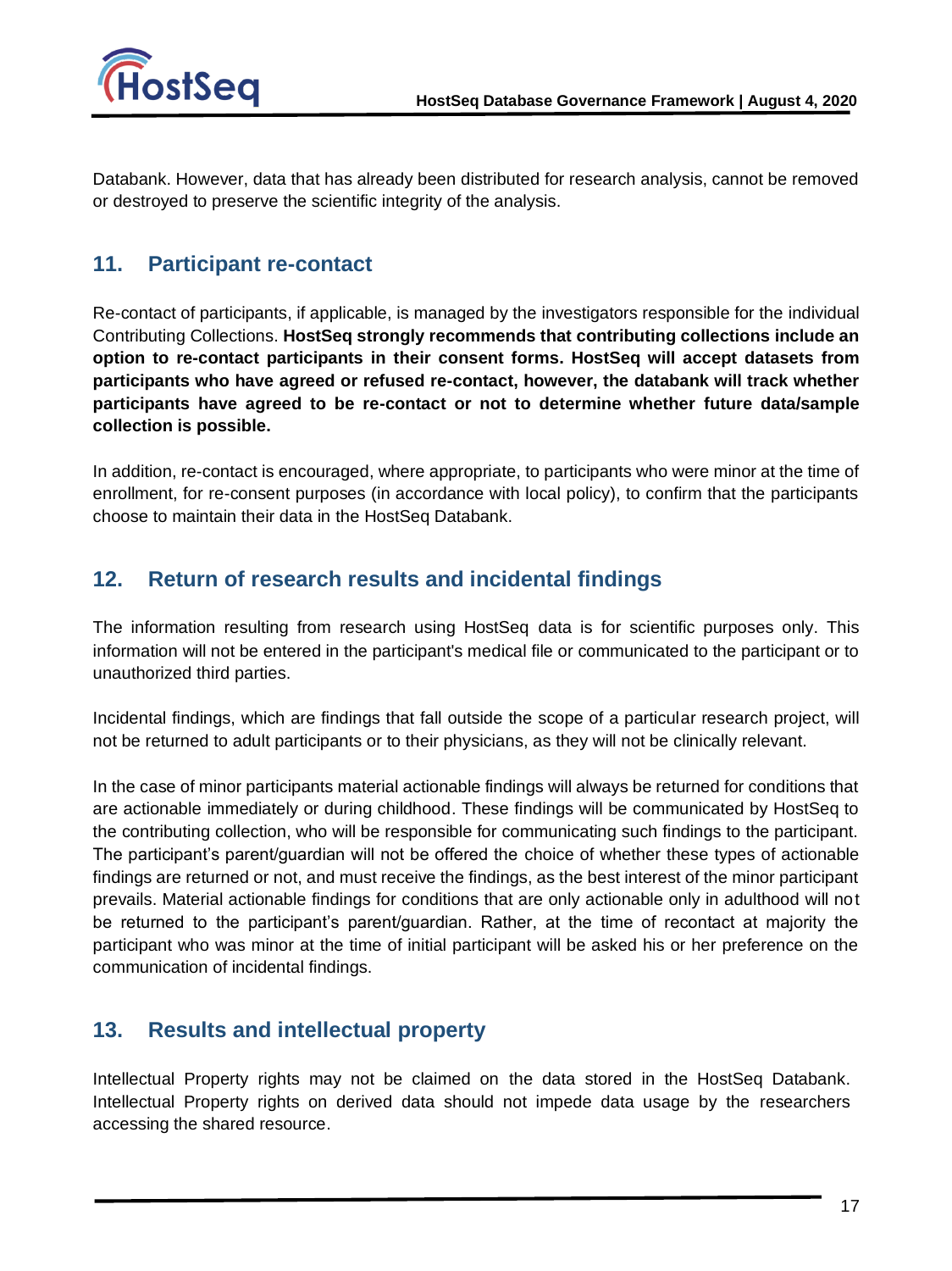

Patent protection will not be sought for any of the gene discoveries, functional assays, or scientific approaches developed as a result of the use of HostSeq data. HostSeq believes that open science has the most rapid impact for patients. This does not mean that eventual products, drugs or tests may not be commercialized by approved Third-Party researchers or Collection-affiliated Researchers.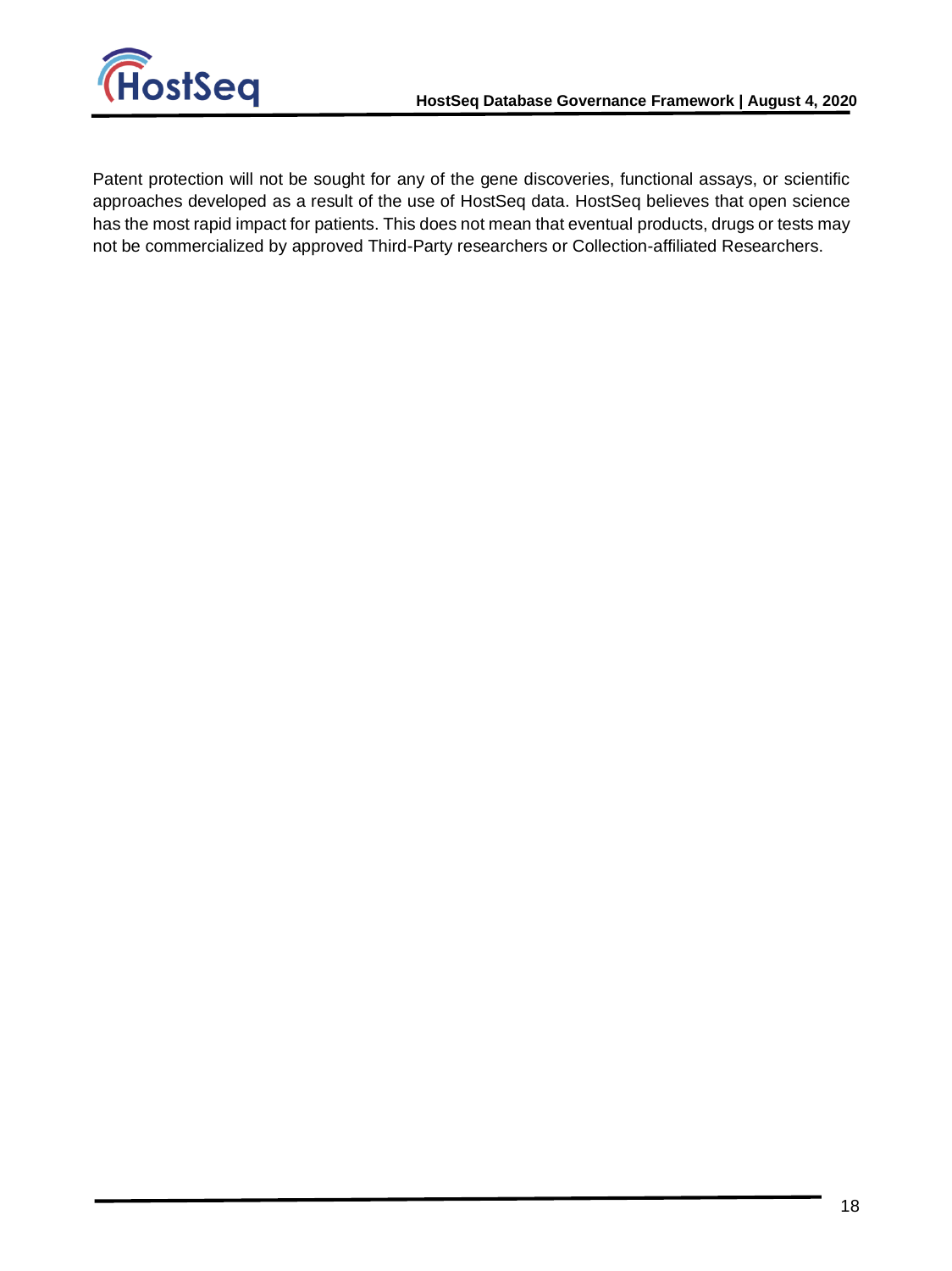

# <span id="page-19-0"></span>**Appendix A: Core Research Consent Elements for prospective collection of datasets**

Consent to the collection of tissue samples by local sites, followed by the genetic analysis of tissue samples and sharing of research data through the HostSeq Databank, should be obtained by researchers at the local site. This consent can be obtained from the tissue donor (first person consent) or, where applicable, by obtaining consent from their legally authorized representative (substituted consent). Due to the nature of COVID-19, in many cases, consent may need to be obtained verbally, and necessary adjustment to the consent form and consent guidelines should be implemented, as recommended by the local site.

Prospective cohort consent forms should minimally include the following **core consent elements** to foster broad data sharing through the HostSeq Databank<sup>6</sup>:

|                              | If a researcher at a local site wishes to deposit datasets in <b>HostSeq</b><br><b>COVID-19 controlled-access Databank, research consent should be</b><br>obtained for: |  |
|------------------------------|-------------------------------------------------------------------------------------------------------------------------------------------------------------------------|--|
| <b>Research data</b>         | Whole genome sequencing of the sample and the ongoing collection of                                                                                                     |  |
|                              | clinical data from participant's medical records/chart, administrative                                                                                                  |  |
|                              | databases, etc.                                                                                                                                                         |  |
| <b>International sharing</b> | International sharing of genetic and clinical data                                                                                                                      |  |
| <b>Future research use</b>   | Future health research on COVID-19 and other health outcomes                                                                                                            |  |
| <b>Commercial use</b>        | Use of genetic and clinical data for commercial purposes                                                                                                                |  |
| <b>Controlled access</b>     | Sharing of genetic and clinical data through a controlled-access                                                                                                        |  |
|                              | mechanism                                                                                                                                                               |  |
| Storage on cloud             | Storage of genetic and clinical data in the HostSeq Databank, on                                                                                                        |  |
| servers in Canada            | centralized Canadian cloud servers                                                                                                                                      |  |
| <b>Duration of storage</b>   | Indefinite storage of genetic and clinical data                                                                                                                         |  |
| Data withdrawal              | Not possible to withdraw data that has already been distributed and                                                                                                     |  |
|                              | used                                                                                                                                                                    |  |
| <b>Re-identification</b>     | Low risk that the participant could be re-identified in the future                                                                                                      |  |
| Option for recontact of      | Optional recontact of participants (yes/no)                                                                                                                             |  |
| participants (not            |                                                                                                                                                                         |  |
| mandatory, strongly          |                                                                                                                                                                         |  |
| recommended) $7$             |                                                                                                                                                                         |  |

<sup>6</sup> Examples of appropriate consent language for each of these core elements are provided in Appendix A.

 $^7$  HostSeq strongly recommends that contributing collections include an option to re-contact participants in their consent forms. HostSeq will accept datasets from participants who have agreed or refused re-contact, however, the databank will track whether participants have agreed to be re-contact or not in order to determine whether future data/sample collection is possible.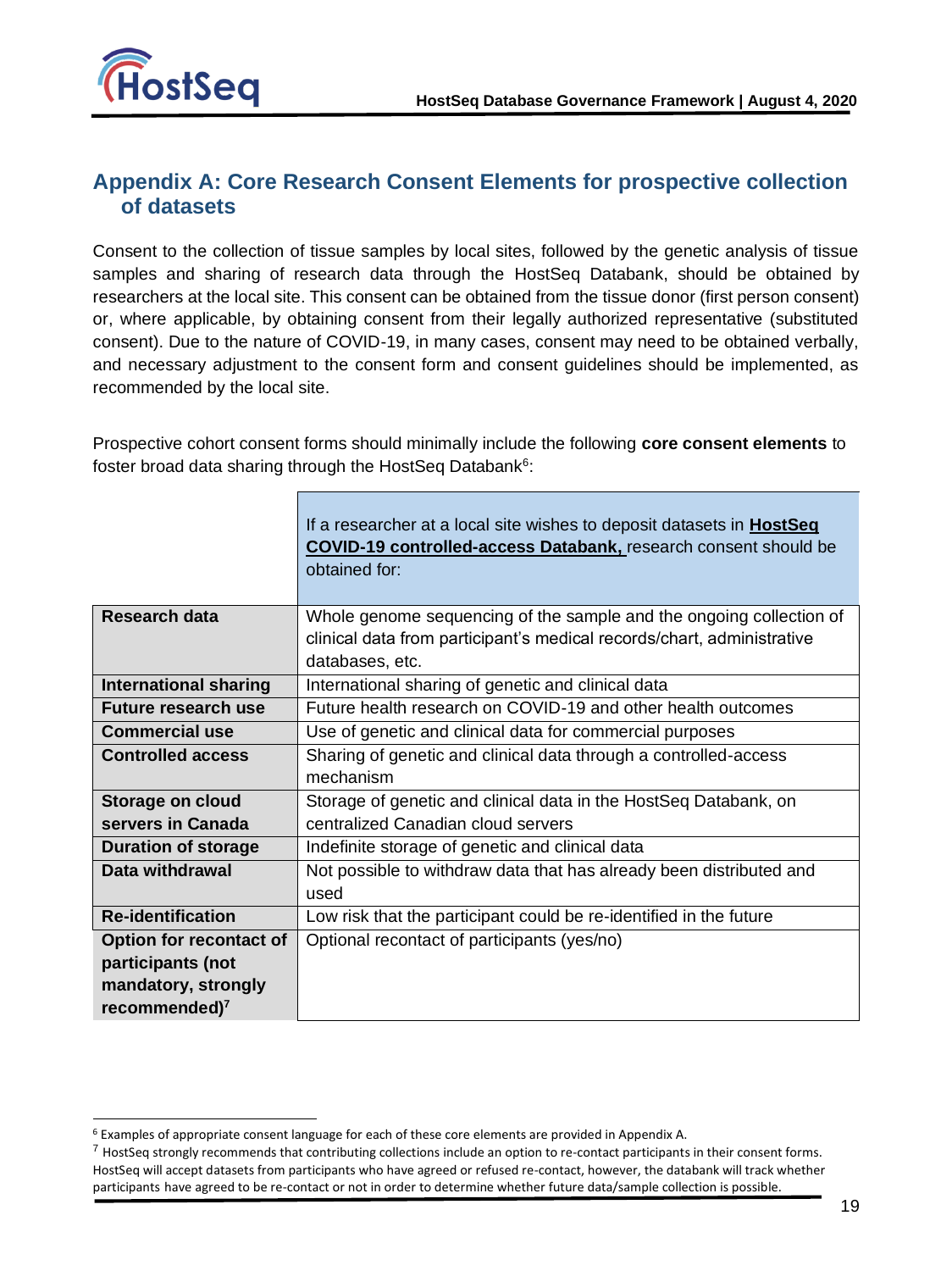

**If any of the items listed above are not included in the consent documents, datasets should not be deposited as-is in the HostSeq Databank without obtaining appropriate approvals from your local research ethics committee.**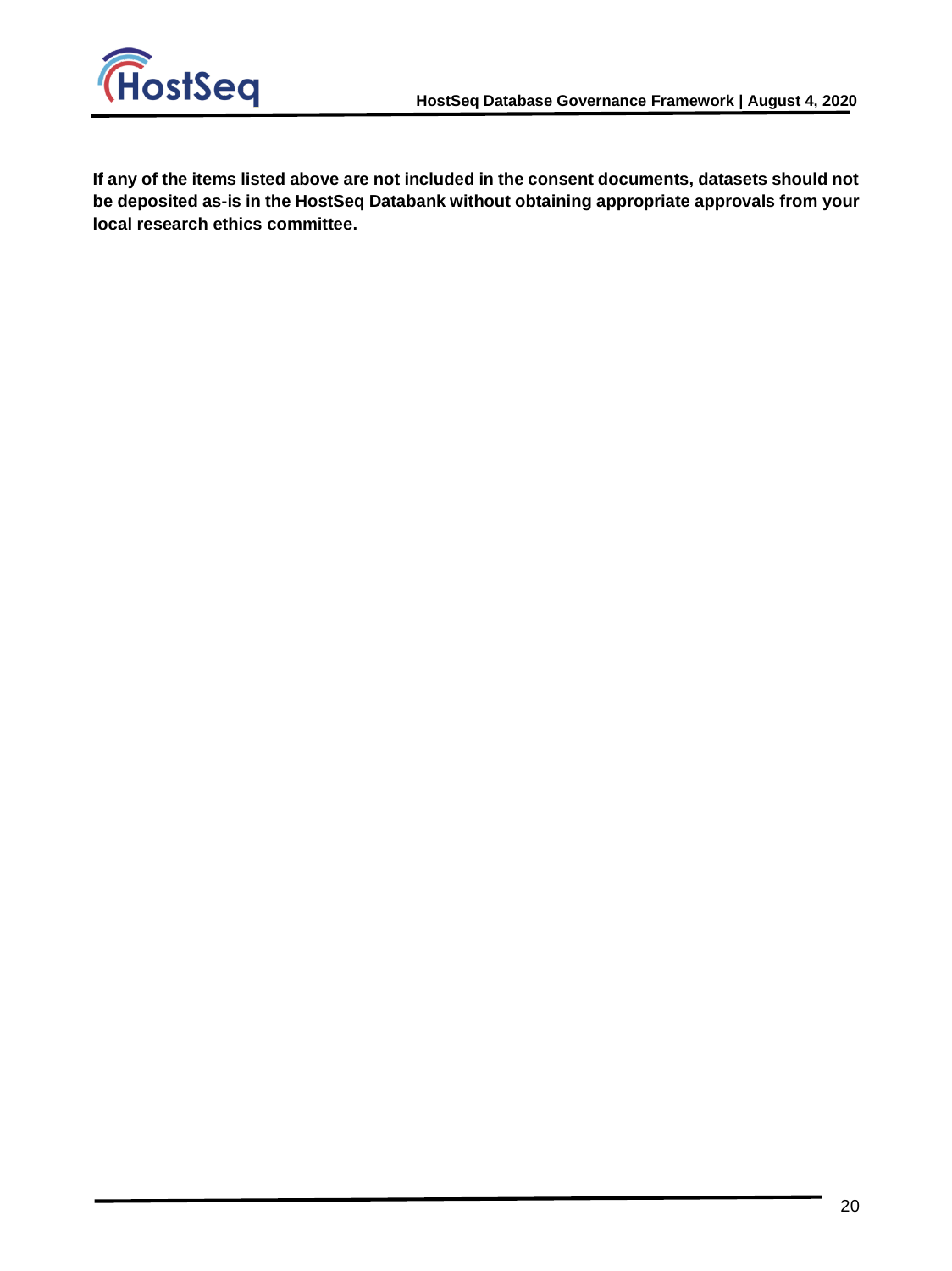

# <span id="page-21-0"></span>**Appendix B: Example of consent clauses for the prospective Core Consent Elements**

|                                          | <b>Core Consent</b><br><b>Elements</b>                                                             | <b>Example of consent clause language:</b>                                                                                                                                                                                                                                                                                                                                                                                                                                                                                                                                                                                     |
|------------------------------------------|----------------------------------------------------------------------------------------------------|--------------------------------------------------------------------------------------------------------------------------------------------------------------------------------------------------------------------------------------------------------------------------------------------------------------------------------------------------------------------------------------------------------------------------------------------------------------------------------------------------------------------------------------------------------------------------------------------------------------------------------|
| Research data                            | Whole genome<br>sequencing of the<br>sample and the<br>ongoing collection of<br>clinical data from | You are being asked to consent for the whole genome sequencing<br>of the DNA from your sample and to the storage of your genetic<br>data in the HostSeq COVID-19 Databank, to be used for research<br>purposes.                                                                                                                                                                                                                                                                                                                                                                                                                |
|                                          | participant's medical<br>records/chart,<br>administrative<br>databases, etc.                       | You will also be asked to provide clinical data which includes<br>some personal information about yourself and your health, as<br>well information such as your age, ethnicity, and family's health<br>history. We will also request health information about you from<br>your family doctor and from other institutions or registries that<br>may have your health information, for example, [where<br>applicable, include any relevant governmental/administrative<br>health data repository in your province]. We may get research<br>data from other studies that you were involved in or future<br>studies, if you agree. |
| <b>International</b><br>sharing          | International sharing<br>of genetic and clinical<br>data                                           | The HostSeq Databank will share your genetic and clinical data<br>with approved researchers in Canada and around the world<br>(which may include national and international researchers from<br>academia, charitable organisations, hospitals, and 'for-profit'<br>private companies, such as drug companies).                                                                                                                                                                                                                                                                                                                 |
| <b>Future</b><br>research use            | Future health<br>research on COVID-<br>19 and related<br>disorders                                 | Your stored genetic and clinical data will be shared by the CGen<br>Databank for future research on COVID-19 and other health<br>outcomes.                                                                                                                                                                                                                                                                                                                                                                                                                                                                                     |
| <b>Commercial</b><br>use                 | Use of genetic and<br>clinical data for<br>commercial purposes                                     | It is possible that future research conducted using your data<br>combined with data from others will eventually lead to the<br>development of new diagnostic tests, new drugs or other<br>commercial products. If this happens, you will not receive any part<br>of the profits from such products. The rights to the commercial<br>products will belong to the sponsor, collaborators or future<br>unknown researchers.                                                                                                                                                                                                       |
| <b>Controlled</b><br>access              | Sharing of genetic<br>and clinical data<br>through a controlled-<br>access mechanism               | Your data will only be shared with researchers approved by CGen<br>after review by a Data Access Compliance Office (DACO). This<br>DACO will verify, among other criteria, that the proposed research<br>use is in conformity with the objectives of the HostSeq Databank,<br>and that the research team applying for access has obtained the<br>proper research ethics approval. Approved researchers will sign<br>agreements. These agreements will control how the data will be<br>used.                                                                                                                                    |
| Storage on<br>cloud servers<br>in Canada | Storage of genetic<br>and clinical data in<br>the HostSeq<br>Databank, on                          | Data in the HostSeq Databank is under the responsibility of CGen.<br>CGen is a Canadian, federally funded national platform for<br>genome sequencing and analysis.                                                                                                                                                                                                                                                                                                                                                                                                                                                             |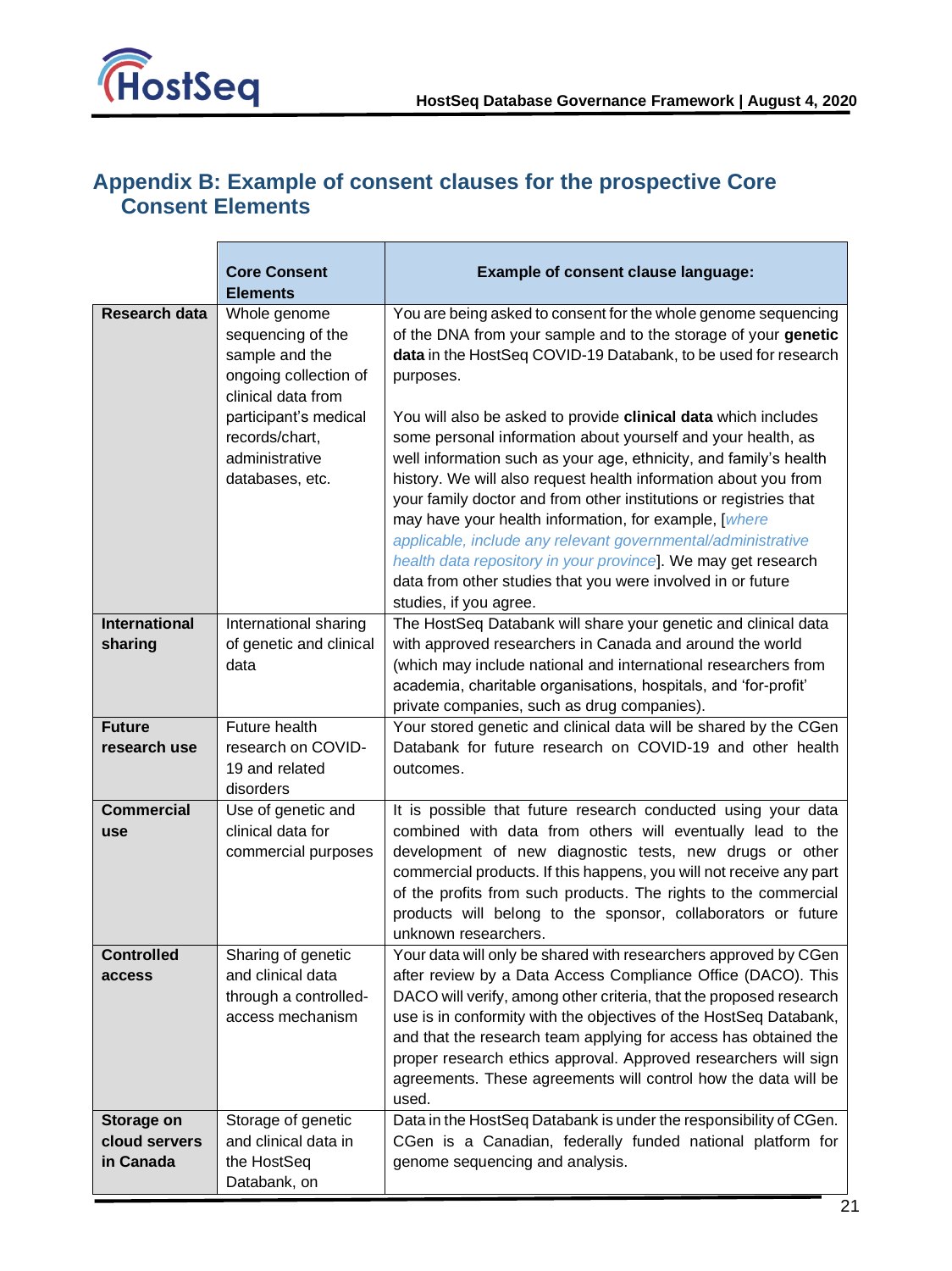

|                    | centralized Canadian                     | Data in the HostSeq Databank might be stored on cloud servers                                                                              |  |  |
|--------------------|------------------------------------------|--------------------------------------------------------------------------------------------------------------------------------------------|--|--|
|                    | servers                                  | (i.e. online), based in Canada.                                                                                                            |  |  |
| <b>Duration of</b> | Indefinite storage of                    | The data stored in the HostSeq Databank will be kept                                                                                       |  |  |
| storage            | genetic and clinical                     | indefinitely, or until it is no longer useful for research.                                                                                |  |  |
|                    | data                                     |                                                                                                                                            |  |  |
| <b>Data</b>        | Not possible to                          | If you decide to withdraw from the HostSeq Databank, your data                                                                             |  |  |
| withdrawal         | withdraw data that                       | will no longer be shared, and no new data will be collected. If you                                                                        |  |  |
|                    | has already been<br>distributed and used | decide to withdraw from the study, data stored in the HostSeq                                                                              |  |  |
|                    |                                          | Databank will be destroyed as of the time of your notification.<br>However, it may be impossible to withdraw the results once they         |  |  |
|                    |                                          | have been compiled with the results of others participating in the                                                                         |  |  |
|                    |                                          | study or if they have been published.                                                                                                      |  |  |
|                    |                                          |                                                                                                                                            |  |  |
|                    |                                          | Furthermore, if some of the data have been shared with other                                                                               |  |  |
|                    |                                          | researchers, it may not be possible to remove this part of the data.<br>In these cases of total withdrawal being impossible, your identity |  |  |
|                    |                                          | will still be protected.                                                                                                                   |  |  |
|                    |                                          |                                                                                                                                            |  |  |
| Re-                | Low risk that the                        | There is always a small risk that your data may lead to you                                                                                |  |  |
| identification     | participant could be                     | being re-identified one day. Genetic information is unique to                                                                              |  |  |
|                    | re-identified in the<br>future           | every person, just like a fingerprint. This means that theoretically<br>you can be identified by your genetic code. However, this is not   |  |  |
|                    |                                          | easy to do. As technology advances, there may be new ways of                                                                               |  |  |
|                    |                                          | linking data back to you that we cannot foresee today, in spite of                                                                         |  |  |
|                    |                                          | the strict security measures. The potential re-identification or                                                                           |  |  |
|                    |                                          | unintentional release of your genetic and clinical research data                                                                           |  |  |
|                    |                                          | could lead to loss of privacy and to possible future discrimination                                                                        |  |  |
|                    |                                          | against you or your biological relatives.                                                                                                  |  |  |
| <b>Recontact</b>   | Optional recontact of                    | I agree to be re-contacted to update my personal information, to                                                                           |  |  |
|                    | participants (yes/no)                    | obtain additional health information, or, to be invited to                                                                                 |  |  |
|                    | (not mandatory,                          | participate in new research projects:                                                                                                      |  |  |
|                    | strongly                                 |                                                                                                                                            |  |  |
|                    | recommended)                             | initials<br>Yes                                                                                                                            |  |  |
|                    |                                          |                                                                                                                                            |  |  |
|                    |                                          | initials<br>No                                                                                                                             |  |  |
|                    |                                          |                                                                                                                                            |  |  |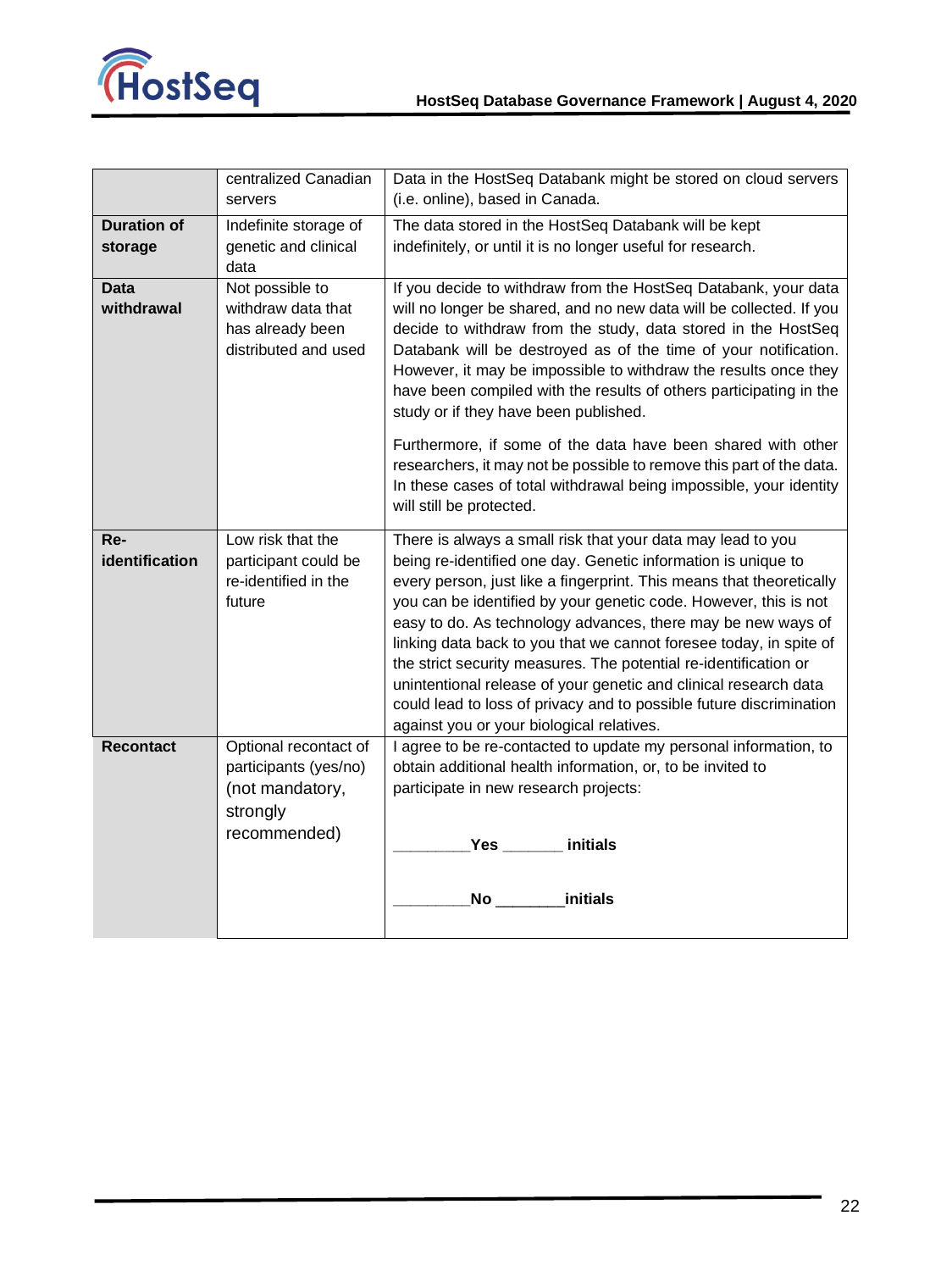

## <span id="page-23-0"></span>**Appendix C: Assessment of consent elements for inclusion of datasets from retrospective collections**

The steps below aim to provide guidance on determining whether samples or datasets from retrospective collections are suitable for inclusion in the HostSeq COVID-19 Databank. Data submitted to the HostSeq COVID-19 Databank will be maintained in a controlled access database. Retrospective datasets include for example:

- Datasets that could be generated from already collected tissue samples (e.g. archival samples, samples collected in the context of another research project/biobank, samples collected, etc.);
- Datasets that were generated before the creation of the HostSeq COVID-19 Databank.

Retrospective consent materials may have used different language and in some cases may be ambiguous, or be silent, as to sample and data sharing and their potential uses. To help researchers from local sites determine whether samples and/or data can be used for the HostSeq COVID-19 Database, the following assessment tool was developed, based on the principles found in the Global Alliance for Genomics and Health's Consent Policy<sup>8</sup> and other best practice guidelines<sup>9</sup>.

**Question 1:** Does the consent form permit genetic sequencing of the tissue sample collected?

- ➢ If the question is **Not Applicable** because the tissue sample has already been analyzed and genetic data has already been derived with appropriate authorization, please proceed to *Question 2*.
- ➢ If the answer is **Yes**, please proceed to *Question 2*.
- ➢ If the answer is **No**, please proceed to *Question 3* **for re-consent or consent waivers**.

### *Question 2:*

|    | Does the consent form pertaining to datasets from<br>retrospective collections indicate that: | Yes | No |
|----|-----------------------------------------------------------------------------------------------|-----|----|
|    | a) Genetic analyses will be undertaken on the tissue sample                                   |     |    |
|    | and relevant clinical data will be collected?                                                 |     |    |
|    | b) Data will be shared internationally?                                                       |     |    |
| C) | Data will be used for future health research on COVID-19                                      |     |    |
|    | and related disorders, or for broader health/biomedical<br>research uses?                     |     |    |
|    | d) Data may be transferred and stored outside of the                                          |     |    |
|    | institution where it was collected and be made available to                                   |     |    |
|    | researchers through that external platform?                                                   |     |    |
| e) | Data will be stored for an indefinite period of time?                                         |     |    |

<sup>8</sup> Global Alliance for Genomics and Health: Consent Policy (September 2019), available online at: [https://www.ga4gh.org/wp-content/uploads/GA4GH-Final-Revised-Consent-Policy\\_16Sept2019.pdf](https://www.ga4gh.org/wp-content/uploads/GA4GH-Final-Revised-Consent-Policy_16Sept2019.pdf)

<sup>9</sup> For example, Tri-Council Policy Statement: Ethical Conduct for Research Involving Humans – TCPS2 (2018), Section 5.5A (Consent and secondary use of identifiable information for research purposes) and 12.3A (Consent and secondary use of human biological materials for research purposes).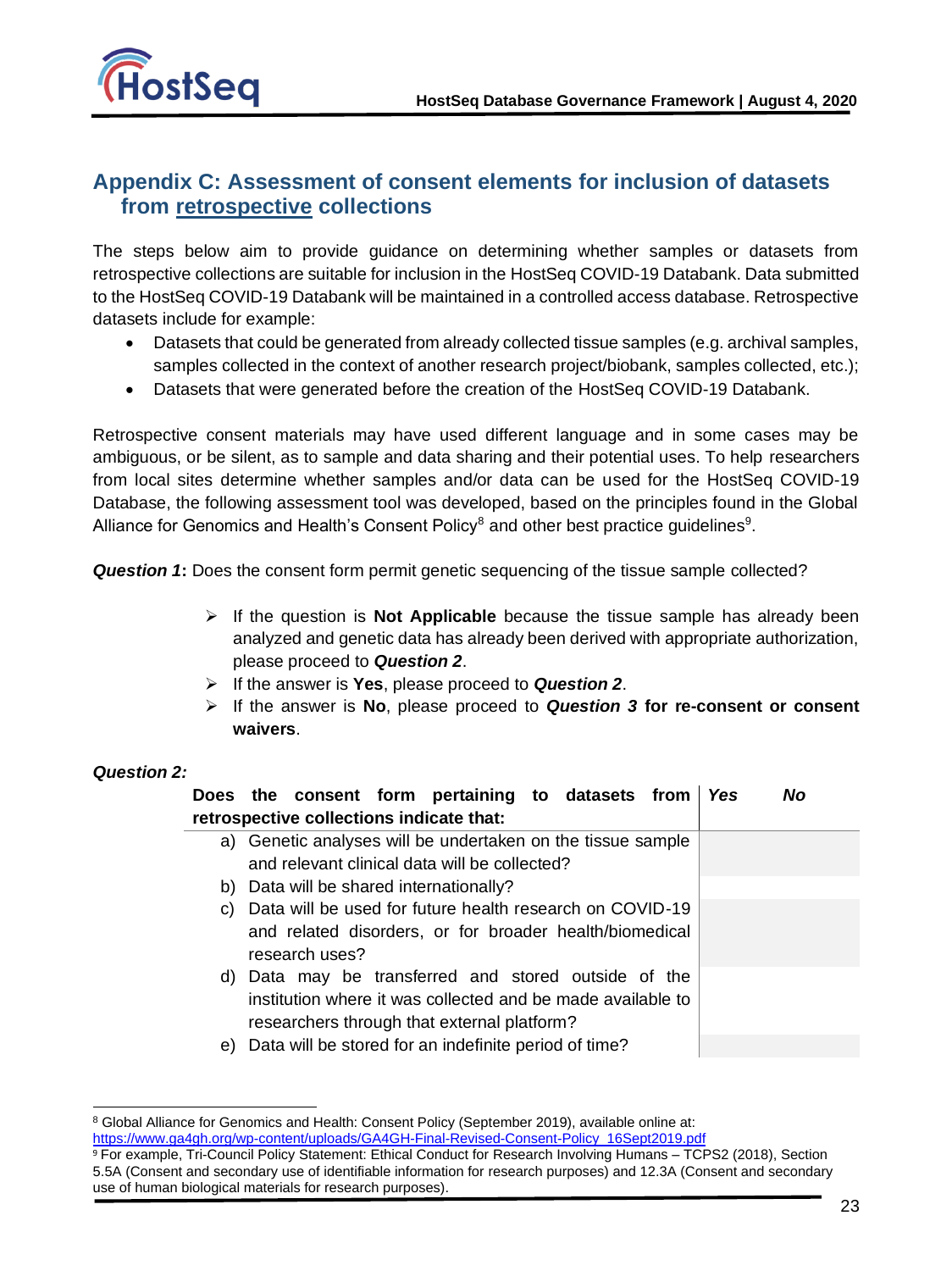

- f) It may not be possible to withdraw data that has already been distributed and used by researchers?
- g) There is a minimal risk of re-identification in the future?
- h) Data can be used for commercial purposes?
- i) Genetic and clinical data will be shared through a controlled-access mechanism, meaning that research applicants are required to apply to an access committee to request access to the data, or similar process/consent language?
- ➢ If **you have answered yes to all of the above**, core consent elements are deemed to be met to submit datasets to the HostSeq COVID-19 Databank. (In case of doubt or ambiguity in the consent language, please consult your local research ethics committee for guidance).
- ➢ If **you have answered no to any of the above**, please proceed to *Question 3* to determine if re-consent of participants is possible, or whether a consent waiver should be sought from your institutional ethics committee to deposit data in the HostSeq COVID-19 Databank.

#### *Question 3:*

#### **Re-contact / re-consent** *Yes No*

- a) Does your consent form allow for re-contact of participants? b) Is it feasible for you to re-contact and re-consent your participants for inclusion of their data in the HostSeq COVID-19 Databank?
- ➢ If **you have answered yes to both questions**, please re-contact and re-consent the participants and include the HostSeq COVID-19 Databank Consent Elements for prospective collections in your consent material.
- ➢ If **you have answered no to either question**, please proceed to *Question 4*.

#### *Question 4:*

| Requesting a waiver of consent                                    | Yes | No |
|-------------------------------------------------------------------|-----|----|
| a) Is it possible for you to apply to your local ethics committee |     |    |
| (or equivalent) to obtain a waiver of consent requirement in      |     |    |
| order to deposit your dataset in the HostSeq COVID-19             |     |    |
| Databank? (See TCPS, article 5.5A and 12.3A)                      |     |    |

- ➢ If **you have answered yes**, please request and obtain a consent waiver you're your institutional research ethics committee, according to your local procedures.
- ➢ If **you have answered no**, your data cannot by deposited in the HostSeq COVID-19 Databank.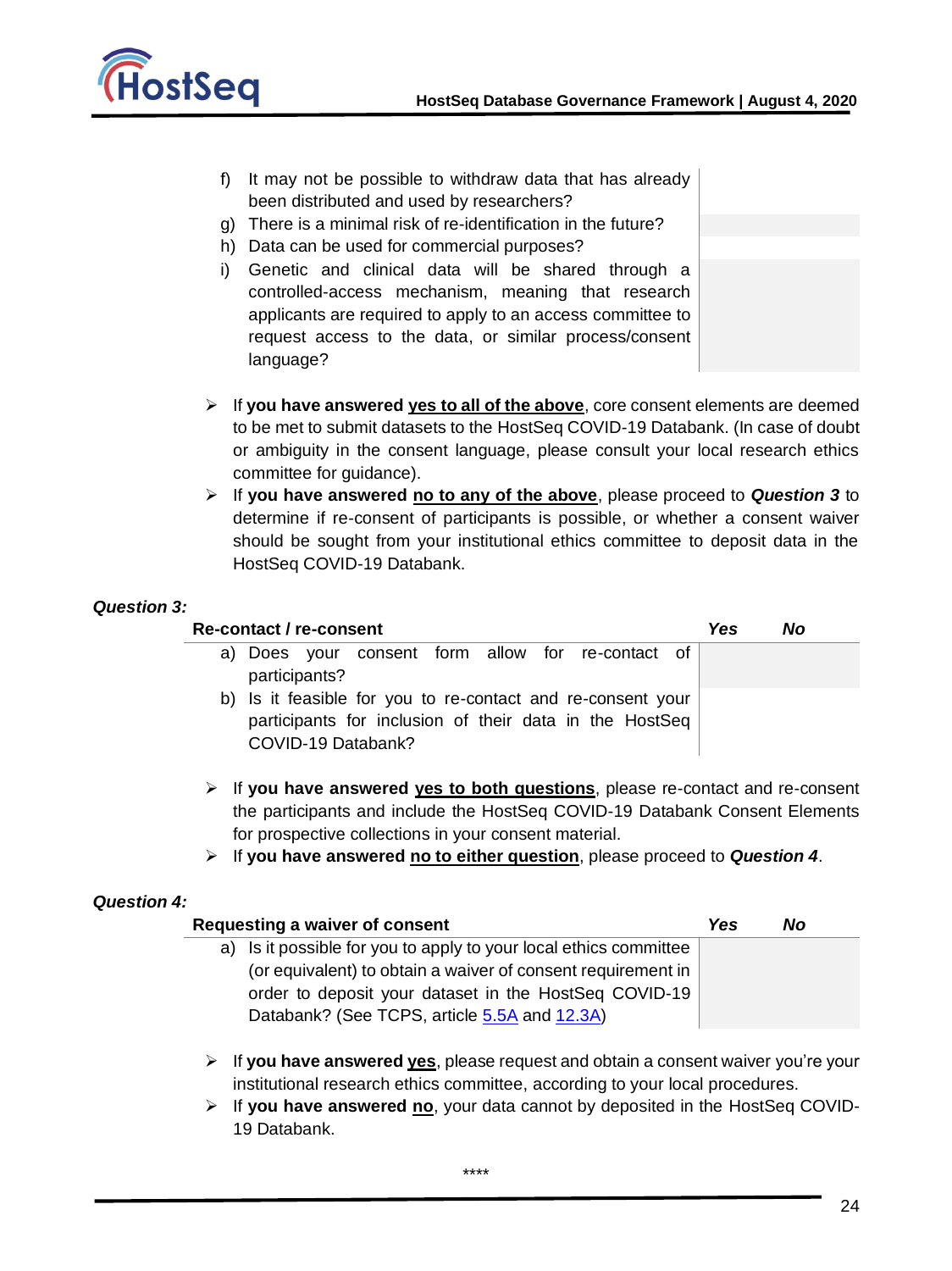# <span id="page-25-0"></span>**Appendix D: Data Access Compliance Office (DACO) Terms of Reference**

### **1. Role**

The role of the HostSeq Independent Data Access Committee (DACO) is to receive access requests for projects proposing to use controlled-access data. The DACO assesses the feasibility of the proposal, reviews and approves, conditionally approves or denies the request, according to criteria set out in Appendix E.

### **2. Term**

These Terms of Reference are effective from [TBD].

### **3. Membership**

The Committee shall be composed of a minimum of five (5) members, independent from CGen (the sponsor), including:

- At least one (1) bioinformatics researcher [voting member];
- At least one (1) expert in the technical infrastructure of the HostSeq Databank [voting member];
- At least one (1) expert on the legal/ethical aspect of genomic research, data sharing, privacy and data protection [voting member];
- One (1) investigator representing the HostSeq Databank [non-voting member];
- At least one (1) patient/participant representative or member of the public [voting member].

For certain access applications, the DACO Chair may call upon outside experts. Such expert will not be a voting member on the Committee, but invited to provide background expertise required to review the application.

### **4. Responsibilities**

The membership of the DACO commits to:

- Attend all scheduled DACO meetings or, in case of absence, providing detailed notes and decisions to the DACO ahead of the meeting;
- Share all communications and information across all DACO members;
- Make timely decisions regarding data access requests.

Members of the DACO expect:

- That each DACO member is provided with complete, accurate and meaningful information in a timely manner prior to each meeting;
- To be given reasonable time to make key decisions.

### **5. Meetings**

The Committee will appoint a Chair to preside over meetings and to review applications submitted for expedited review.

A meeting quorum is of 3 members of the DACO, in person or by video/phone.

Decisions are made by consensus (*i.e.* members are satisfied with the decision even though it may not be their first choice). If consensus is not possible, the DACO Chair makes the final decision.

Meeting agendas and minutes are provided by an Access Officer this includes: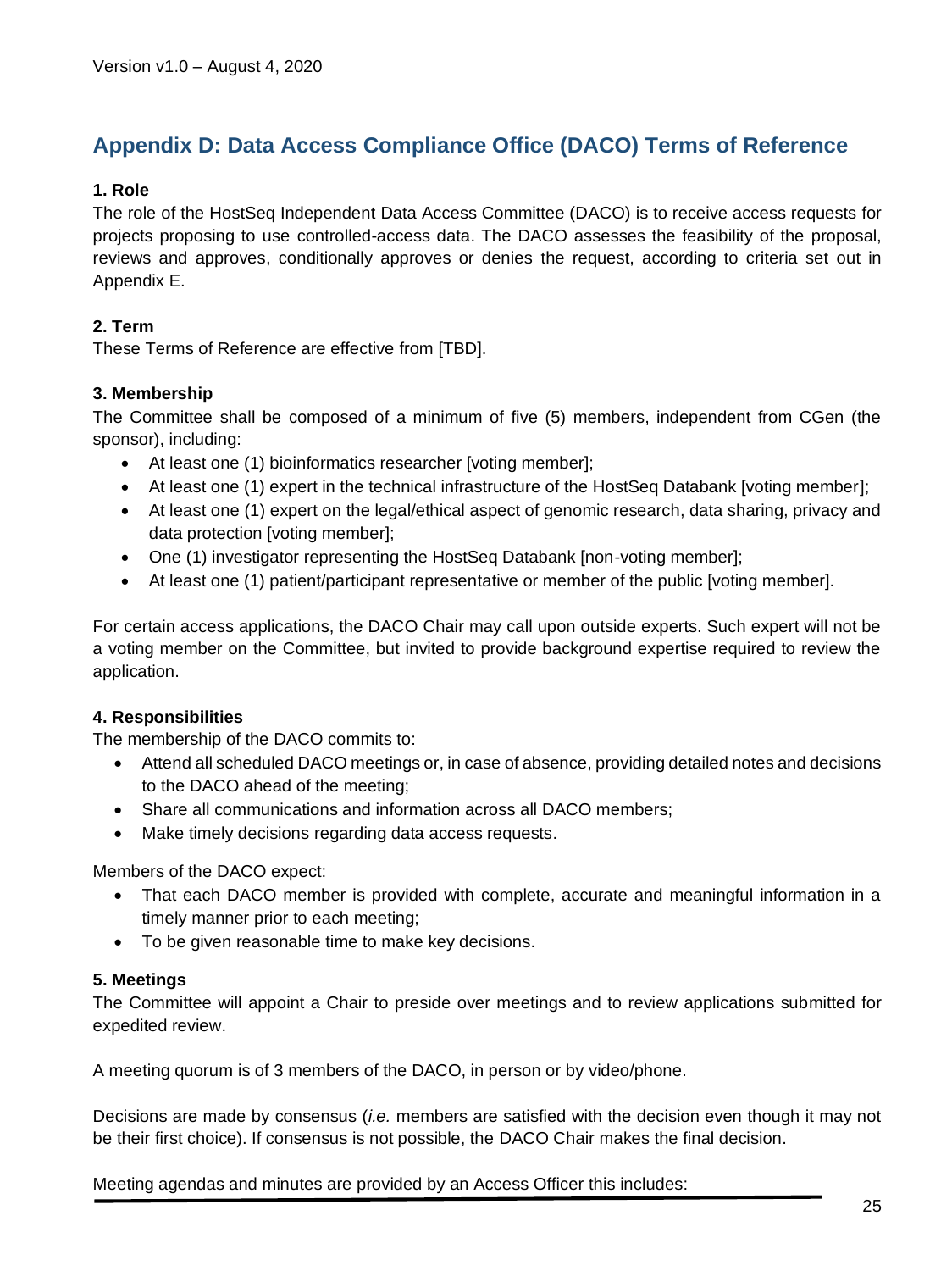- Preparing agendas and supporting papers (including list of access applications to be reviewed);
- Preparing meeting notes and information;
- Recording decisions to approve, conditionally approve or deny access requests.

Meetings are held monthly by tele- or video- conference.

### **6. Amendment, Modification or Variation**

These Terms of Reference may be amended, varied or modified in writing after consultation and agreement by the DACO.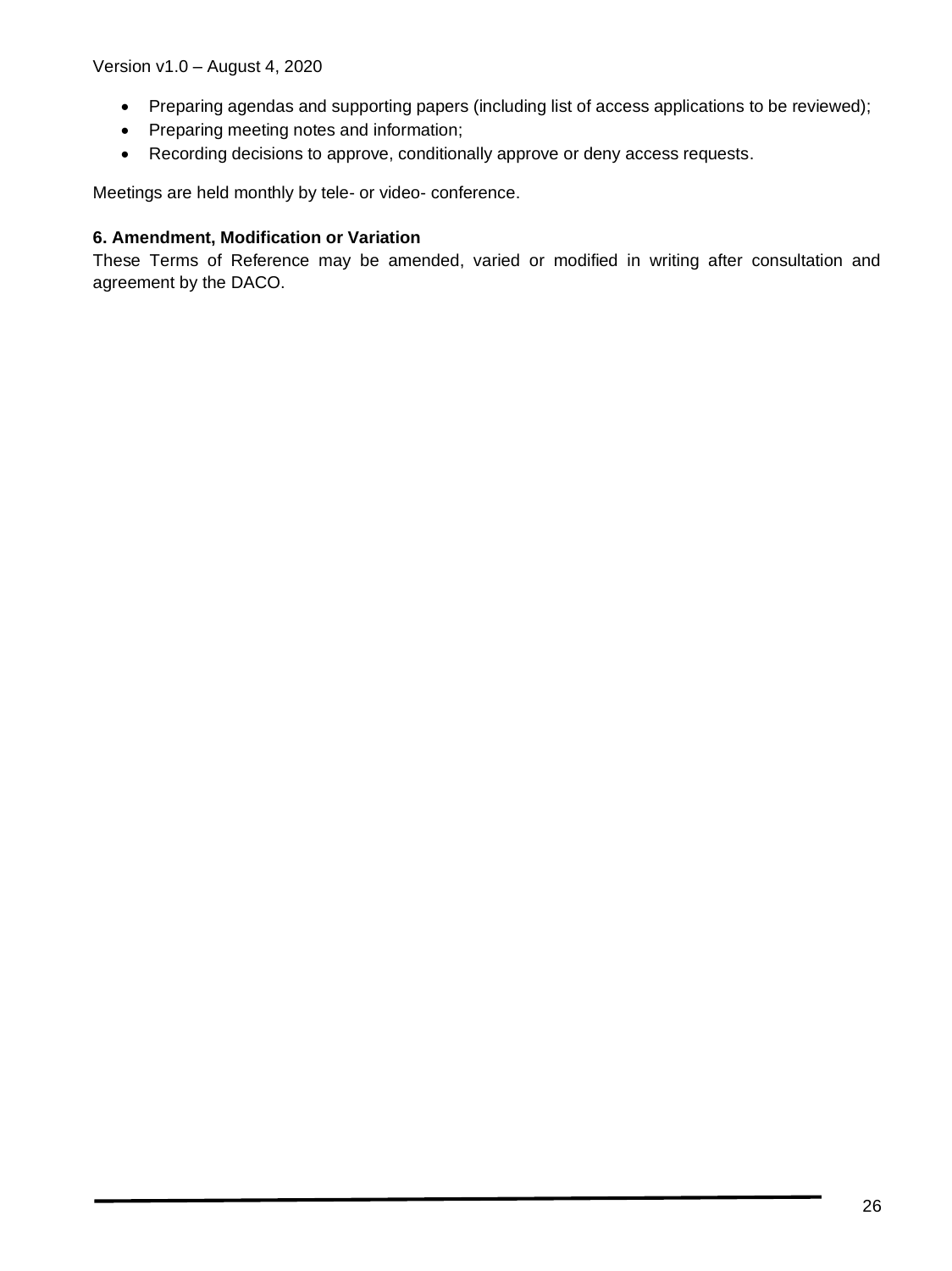# <span id="page-27-0"></span>**Appendix E: Steps to request access to controlled-access datasets**

### **Controlled-access datasets- Regular review**

In the case of a request by **a Third-Party Researcher to access controlled-access data**, a projectspecific application needs to be submitted to the HostSeq DACO, for review.

*The following steps summarize the controlled-access application process:* 

- 1. The Principle Investigator (PI) must submit a completed Application Form requesting access to controlled-access data to the DACO. A new application form must be submitted for each new study. As part of the application, the PI should list all other research team members who require access to the data (ex: researchers, employees, laboratory personnel, etc.).
- 2. As part of its review, the DACO may consider the following information:
	- Compatibility of the proposal with the objectives of the HostSeq Databank;
	- Description of the dataset requested and availability within the HostSeq Databank;
	- Justification that the project requires access to HostSeq datasets;
	- Qualifications of the PI to undertake the proposed project;
	- Number and names of research team members that will have access to data and rationale for their access;
	- Scientific merit and feasibility of the proposed project;
	- Proof of local ethics committee approval for the proposed project (or justification as to why such approval is not required); and
- 3. Upon approval by the DACO, a Data Access Agreement is entered into between the PI and the SickKids.
- 4. Controlled access to HostSeq Databank is granted for a period of 1 year (which may be renewed, upon request).
- 5. Approved PIs may contact the DACO for any amendment to the initial application;

### **Controlled-access datasets- Expedited review**

In the case of a request by **Collection-Affiliated Researcher requesting access to controlled access data from collections other than their own**, a project-specific application needs to be submitted to the HostSeq DACO, for expedited review by the DACO Chair.

*The following steps summarize the controlled-access expedited review process:* 

- 1. The Principle Investigator (PI) must submit a completed Application Form requesting access to controlled-access data to the DACO Chair. A new application form must be submitted for each new study. As part of the application, the PI should list all other research team members who require access to the data (ex: researchers, employees, laboratory personnel, etc.).
- 2. As part of their review, a DACO Chair will review the following information:
	- Compatibility of the proposal with the objectives of the HostSeq Databank;
	- Description of the dataset requested and availability within the HostSeq Databank;
	- Scientific merit and feasibility of the proposed project;
	- Proof of local ethics committee approval for the proposed project (or justification as to why such approval is not required);
- 3. Upon approval by the DACO Chair, or delegate, a Data Access Agreement is entered into between the PI and SickKids.
- 4. Controlled access to HostSeq Databank is granted for a period of 1 year (which may be renewed, upon request).
- 5. Approved PIs may contact the DACO Chair for any amendment to the initial application.